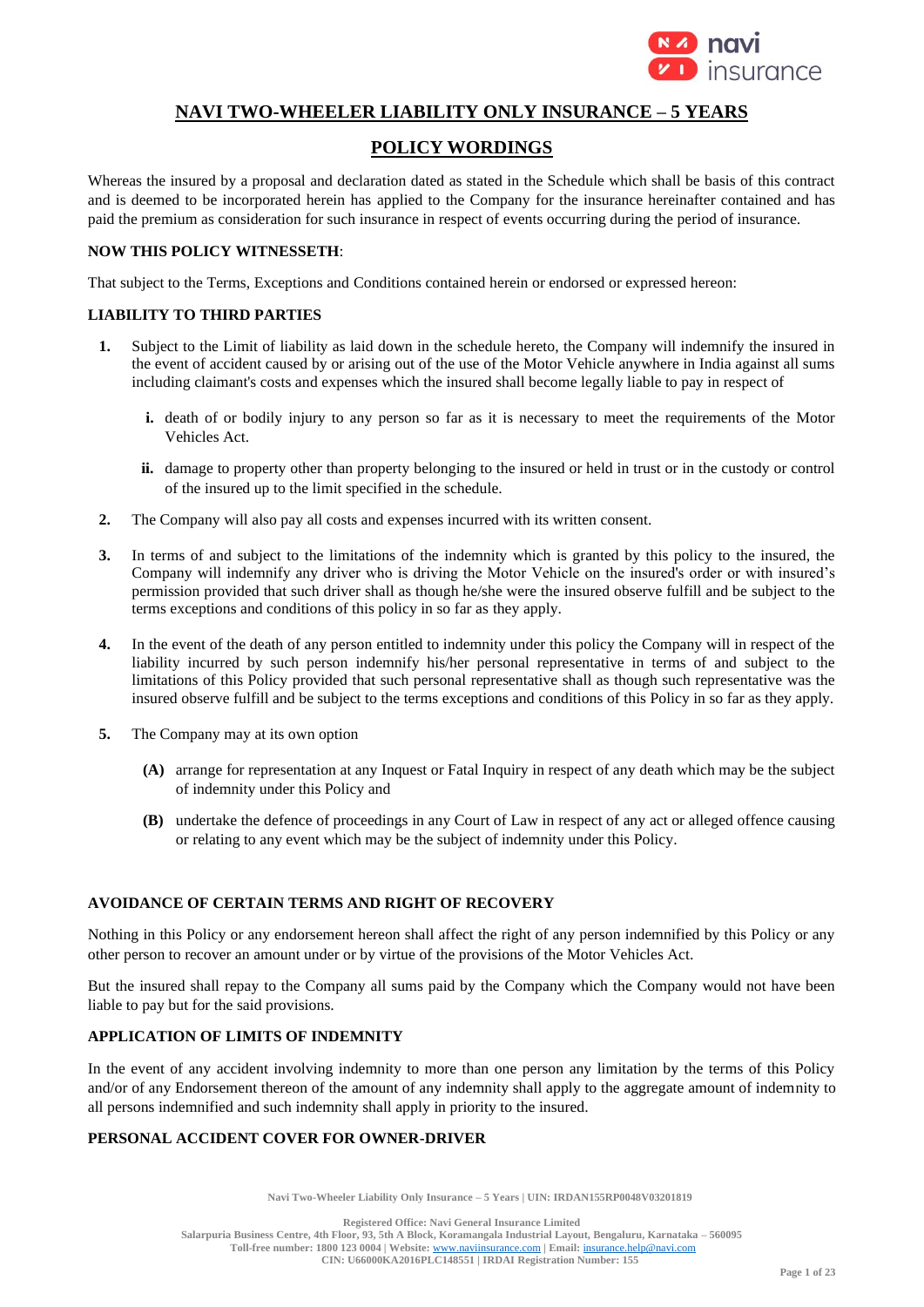

Subject otherwise to the terms exceptions conditions and limitations of this Policy, the Company undertakes to pay compensation as per the following scale for bodily injury/ death sustained by the owner-driver of the vehicle in direct connection with the vehicle insured or whilst mounting into/dismounting from or traveling in the insured vehicle as a co-driver, caused by violent, accidental, external and visible means which independently of any other cause shall within six calendar months of such injury result in

|      | <b>Nature of Injury</b>                                                     | Scale of compensation |
|------|-----------------------------------------------------------------------------|-----------------------|
| i)   | Death                                                                       | 100%                  |
| ii)  | Loss of two limbs or sight of two eyes or one limb and<br>sight of one eye. | 100%                  |
| iii) | Loss of one limb or sight of one eye                                        | 50%                   |
| iv)  | Permanent total disablement from injuries other than<br>named above.        | 100%                  |

### **Provided always that**

- **1)** The compensation shall be payable under only one of the items (i) to (iv) above in respect of the owner-driver arising out of any one occurrence and the total liability of the insurer shall not in the aggregate exceed the sum of Rs. ----- during any one period of insurance.
- **2)** No compensation shall be payable in respect of death or bodily injury directly or indirectly wholly or in part arising or resulting from or traceable to (a) intentional self-injury suicide or attempted suicide physical defect or infirmity or (b) an accident happening whilst such person is under the influence of intoxicating liquor or drugs.

# **This cover is subject to**

- **(a)** the owner-driver is the registered owner of the vehicle insured herein;
- **(b)** the owner-driver is the insured named in this policy;
- **(c)** the owner-driver holds an effective driving license, in accordance with the provisions of Rule 3 of the Central Motor Vehicles Rules, 1989, at the time of the accident.

# **GENERAL EXCEPTIONS**

#### **A. Exclusions specific to the policy which cannot be waived**

- **1.** The Company shall not be liable in respect of any claim arising whilst the vehicle insured herein **(a)** being used otherwise than in accordance with the 'Limitations as to Use' or
	- **(b)** being driven by or is for the purpose of being driven by him/her in the charge of any person other than a Driver as stated in the Driver's Clause.
- **2.** The Company shall not be liable for any claim arising out of any contractual liability;
- **3.** Except so far as is necessary to meet the requirements of the Motor Vehicles Act, the Company shall not be liable in respect of death arising out of and in the course of employment of a person in the employment of the insured or in the employment of any person who is indemnified under this policy or bodily injury sustained by such person arising out of and in the course of such employment.
- **4.** Except so far as is necessary to meet the requirements of the Motor Vehicles Act, the Company shall not be liable in respect of death or bodily injury to any person (other than a passenger carried by reason of or in pursuance of a contract of employment) being carried in or upon or entering or mounting or alighting from the Motor Vehicle at the time of the occurrence of the event out of which any claim arises.

### **B. Standard Exclusions**

**5.** The Company shall not be liable in respect of any liability directly or indirectly or proximately or remotely occasioned by contributed to by or traceable to or arising out of or in connection with War, Invasion, the Act of foreign enemies, hostilities or warlike operations (whether before or after declaration of war), Civil War,

**Navi Two-Wheeler Liability Only Insurance – 5 Years | UIN: IRDAN155RP0048V03201819**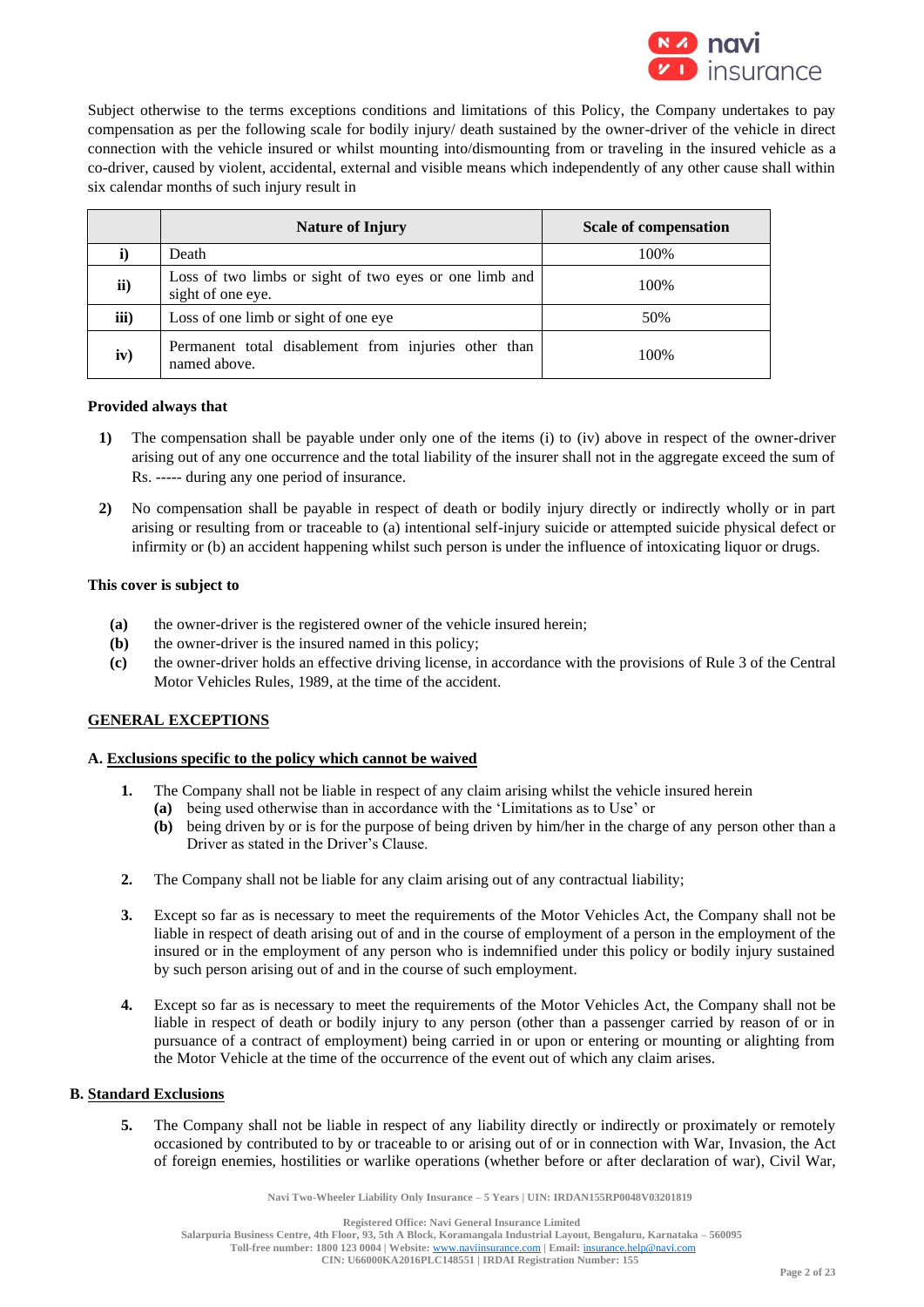

Mutiny, Rebellion, Military or usurped power or by any direct or indirect consequence of any of the said occurrences and in the event of any claim hereunder the insured shall prove that the accidental loss or damage and/or liability arose independently of and was in no way connected with or occasioned by or contributed to by or traceable to any of the said occurrences or any consequences thereof and in default of such proof, the Company shall not be liable to make any payment in respect of such a claim.

**6.** The Company shall not be liable in respect of any liability directly or indirectly caused by or contributed to by or arising from nuclear weapons material;

### **CONDITIONS:**

This Policy and the Schedule shall be read together and any word or expression to which a specific meaning has been attached in any part of this policy or of the Schedule shall bear the same meaning wherever it may appear.

### **A. Conditions when a claim arises:**

**1.** Notice shall be given in writing to the Company immediately upon the occurrence of any accident and in the event of any claim and thereafter the insured shall give all such information and assistance as the Company shall require. Every letter claims writ summons and/or process shall be forwarded to the Company immediately on receipt by the insured. Notice shall also be given in writing to the Company immediately the insured shall have knowledge of any impending Prosecution, Inquest or Fatal Inquiry in respect of any accident which may give rise to a claim under this Policy.

While notifying the claim, following information should be provided:

- Name of insured
- Insured contact numbers
- Policy number
- Date and time of loss
- Location of loss
- Nature and approximate extent of loss
- Place and contact details of the person at the loss location
- **2.** On receipt of notice of loss, Company will respond immediately and provide information to the insured on the claim procedures.

Insured/Claimant shall submit following documents in support of the claim notified to us in addition to Claim Form. Where documents are available in public domain or with a public authority, the surveyor/Company will obtain themselves. The Company may ask additional relevant documents basis nature, complexity and circumstances of the loss.

# **Documents for Liability claims**

- Policy Copy
- Copy of Registration Book
- Copy of Motor Driving License of the person driving the vehicle at the time of accident
- Police Panchanama /FIR

# **Documents for Personal Accident Claims**

- Policy copy
- Certificate of from government hospital doctor confirming the nature and degree of disability
- Discharge summary of the treating hospital clearly indicating the Hospital Registration No.
- Diagnostic reports
- FIR / Panchanama– (if Notified to Police) Attested or Original
- Final Police Report- (if applicable)
- Death Certificate\*
- Post Mortem report\*
- Legal Heir certificate /nominee certificate\*
- Driving license for owner driver (ODPA claim)

**Navi Two-Wheeler Liability Only Insurance – 5 Years | UIN: IRDAN155RP0048V03201819**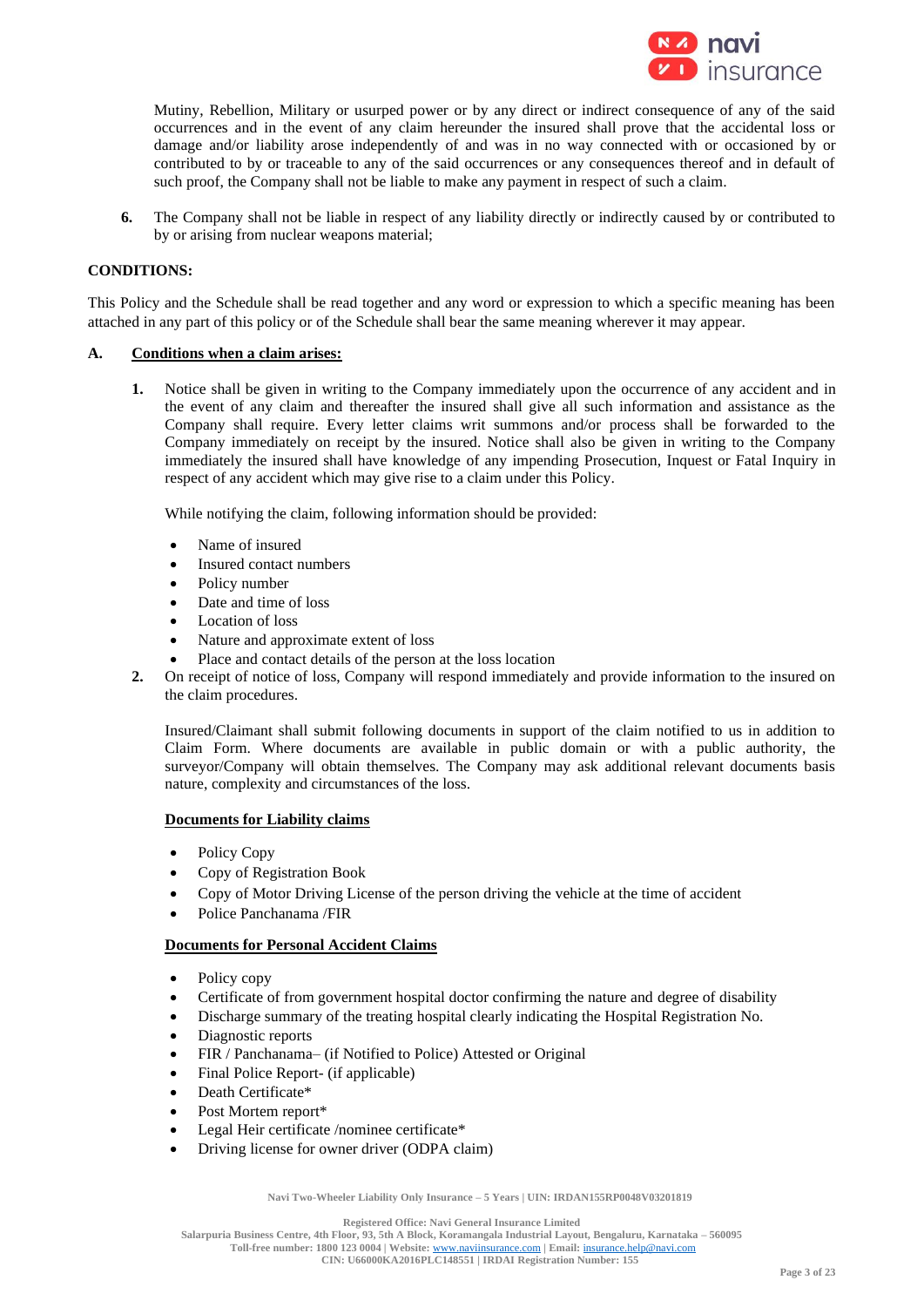

### **(Marked with \* are required only in death claims)**

**3.** In case of a Personal Accident Claim on receipt of all required information/documents that are relevant and necessary for the claim, the Company shall offer a settlement of the claim to the insured/claimant within a period of 30 days. If the Company, for any reasons to be recorded in writing and communicated to the insured/claimant, decides to reject a claim under the policy, it shall do so within a period of 30 days from the receipt of information/documents. Where the claim is rejected, the Company shall give the reasons for the same in writing drawing reference to the specific terms and conditions of the policy document.

In the event the claim is not settled within 30 days as stipulated above, the Company shall be liable to pay interest at a rate, which is 2% above the bank rate from the date of receipt of last relevant and necessary document from the insured/claimant by the Company till the date of actual payment.

**4.** No admission, offer, promise, payment, or indemnity shall be made or given by or on behalf of the insured without the written consent of the Company which shall be entitled if it so desires to take over and conduct in the name of the insured the defense or settlement of any claim or to prosecute in the name of the insured for its own benefit any claim for indemnity or otherwise and shall have full discretion in the conduct of any proceedings or in the settlement of any claim and the insured shall give all such information and assistance as the Company may require. If the Company shall make any payment in settlement of any claim and such payment includes any amount not covered by this Policy the insured shall repay to the Company the amount not so covered.

### **B. Conditions applicable during the contract:**

- **5.** The insured shall take all reasonable steps to maintain the insured vehicle in efficient condition and the company shall have at all times free and full access to examine the insured vehicle or any part thereof or any driver or employee of the insured.
- **6.** The Company may cancel the policy by sending fifteen days' notice by recorded delivery to the insured at insured's last known address on the grounds of misrepresentation, fraud, non-disclosure of material facts or non-cooperation. In the event of cancellation of this Policy on grounds of misrepresentation, fraud, nondisclosure of material facts, the policy shall stand cancelled ab-initio and there will be no refund of premium. In the event the policy is cancelled on the grounds of non-cooperation of the insured or insured has initiated cancellation of the policy subject to proof of insurance elsewhere and surrender of original certificate of insurance, then the premium shall be retained in in full for the completed policy year(s), in accordance with company's short period rate for the period the Policy has been in force in the **running policy year and** on a pro rata basis for the **remaining full policy year(s)** provided no claim has occurred up to the date of cancellation.

In the event a claim has occurred in which case there shall be no refund of premium. Return of the premium by the Company will be subject to retention of the minimum premium of Rs……. /- (or Rs……. /- in respect of vehicles specifically designed/modified for use by blind/handicapped/ mentally challenged persons).

Where the ownership of the vehicle is transferred, the Policy cannot be cancelled unless evidence that the vehicle is insured elsewhere is produced.

In case of claim reported under the policy premium will be refunded on pro rata basis for the remaining full policy year(s).

| <b>PERIOD</b>                                 | % OF ANNUAL PREMIUM<br><b>RATE</b> |
|-----------------------------------------------|------------------------------------|
| Not exceeding 1 month                         | 20%                                |
| Exceeding 1 month but not exceeding 2 months  | 30%                                |
| Exceeding 2 months but not exceeding 3 months | 40%                                |

# **SHORT PERIOD SCALE (FOR RETENTION OF PREMIUM)**

**Navi Two-Wheeler Liability Only Insurance – 5 Years | UIN: IRDAN155RP0048V03201819**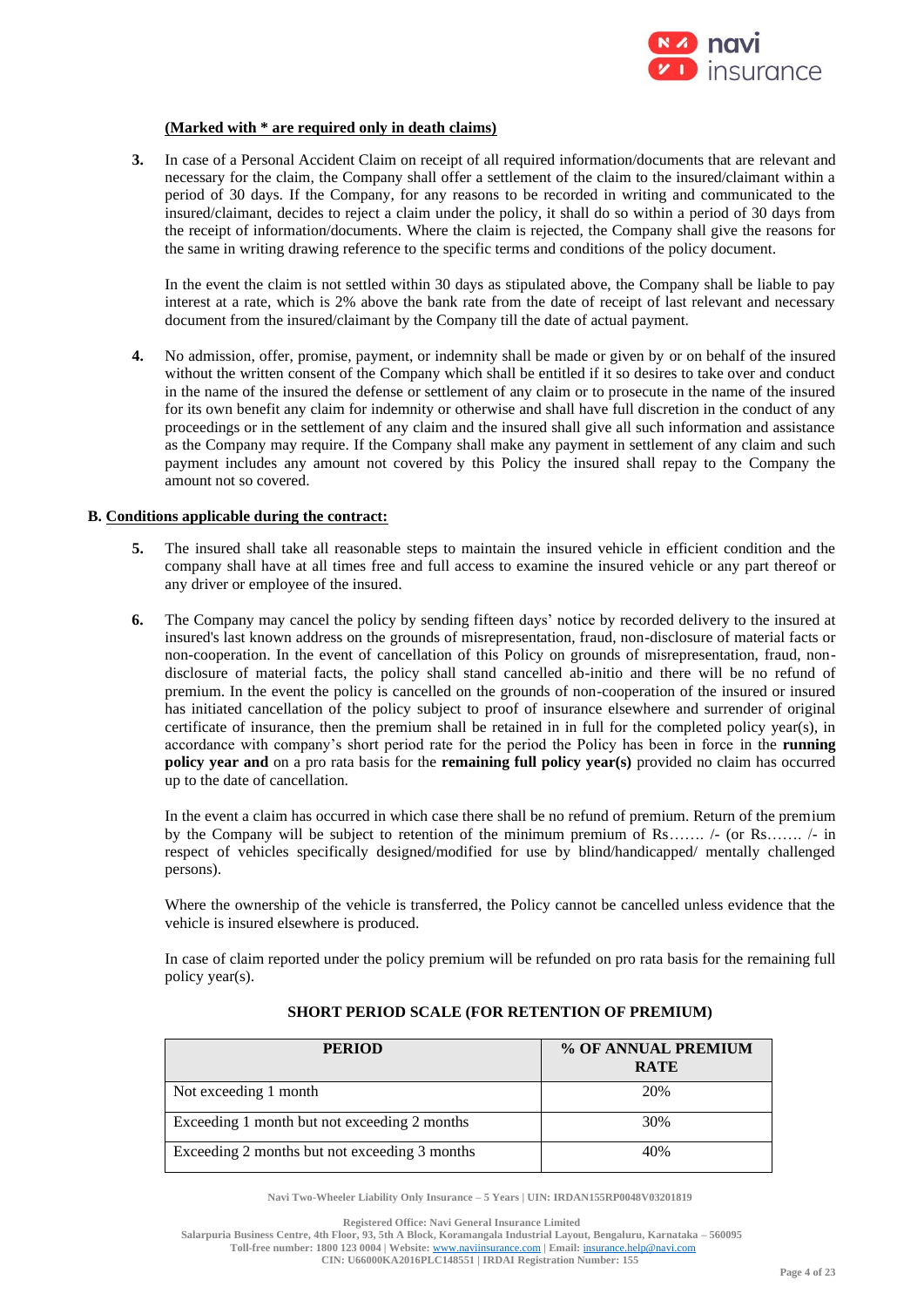

| Exceeding 3 months but not exceeding 4 months | 50%                      |
|-----------------------------------------------|--------------------------|
| Exceeding 4 months but not exceeding 5 months | 60%                      |
| Exceeding 5 months but not exceeding 6 months | 70%                      |
| Exceeding 6 months but not exceeding 7 months | 80%                      |
| Exceeding 7 months but not exceeding 8 months | 90%                      |
| Exceeding 8 months                            | Full annual premium/rate |

### **Double Insurance**

When the insured vehicle is covered under another policy with identical cover, then the policy commencing later may be cancelled by the insured subject to the following.

If a vehicle is insured at any time with two different offices of the same insurer, 100% refund of premium of one policy shall be allowed by cancelling the later of the two policies. However, if the two policies are issued by two different insurers, the policy commencing later shall be cancelled by the insurer concerned and pro-rata refund of premium thereon shall be allowed.

If, however, due to requirements of Banks/Financial Institutions, intimated to the insurer in writing, the earlier dated policy is required to be cancelled, then refund of premium will be allowed after retaining premium at short period scale for the period the policy was in force prior to cancellation.

In all such eventualities, the minimum premium of Rs. \_\_\_\_\_\_\_\_\_\_\_ shall be retained.

In either case, no refund of premium shall be allowed for such cancellation if any claim has arisen on either of the policies during the period when both the policies were in operation, but prior to cancellation of one of the policies.

- **7.** If at the time of occurrence of an event that gives rise to any claim under this policy there is in existence any other insurance covering the same liability, the Company shall not be liable to pay or contribute more than its ratable proportion of any compensation, cost or expense.
- **8.** If any dispute or difference shall arise as to the quantum to be paid under this policy (liability being otherwise admitted), such difference shall independent of all other questions be referred to the decision of a sole arbitrator to be appointed in writing by the parties to the dispute or if they cannot agree upon a single arbitrator within 30 days of any party invoking Arbitration, the same shall be referred to a panel of three arbitrators comprising two arbitrators one to be appointed by each of the parties to the dispute / difference, and a third arbitrator to be appointed by such two arbitrators who shall act as the presiding arbitrator and Arbitration shall be conducted under and in accordance with the provisions of the Arbitration and Conciliation Act, 1996.

It is clearly agreed and understood that no difference or dispute shall be referable to Arbitration as hereinbefore provided, if the Company has disputed or not accepted liability under or in respect of this policy.

It is hereby expressly stipulated and declared that it shall be condition precedent to any right of action or suit upon this policy that the award by such arbitrator/ arbitrators of the amount of the loss or damage shall be first obtained.

It is also hereby further expressly agreed and declared that if the Company shall disclaim liability to the insured for any claim hereunder and such claim shall not, within twelve calendar months from the date of such disclaimer have been made the subject matter of a suit in a court of law, then the claim shall for all purposes be deemed to have been abandoned and shall not thereafter be recoverable hereunder.

**9.** In the event of the death of the sole insured, this policy will not immediately lapse but will remain valid for a period of three months from the date of the death of insured or until the expiry of this policy (whichever is earlier). During the said period, legal heir(s) of the insured to whom the custody and use of the Motor

**Navi Two-Wheeler Liability Only Insurance – 5 Years | UIN: IRDAN155RP0048V03201819**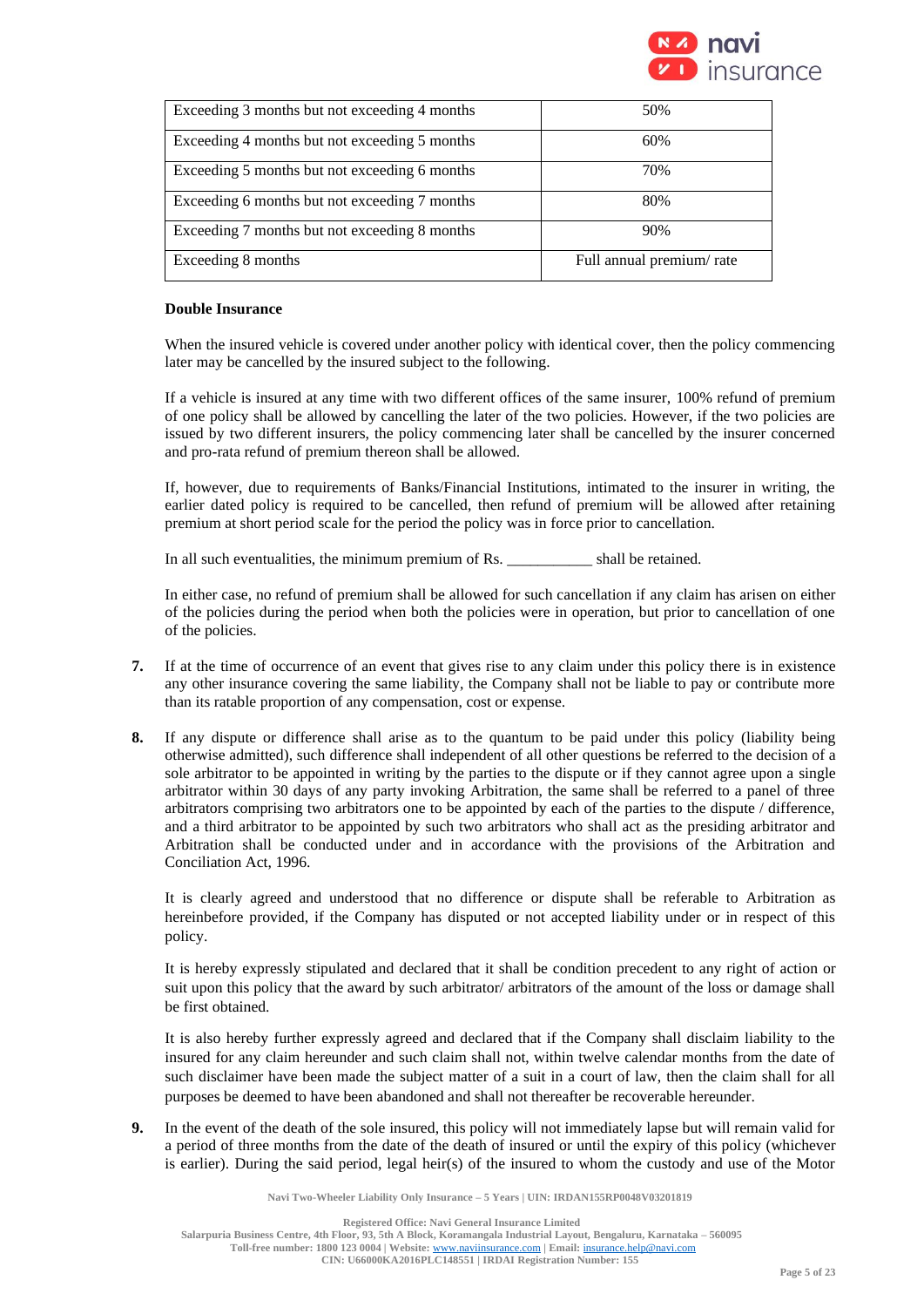

Vehicle passes may apply to have this Policy transferred to the name(s) of the heir(s) or obtain a new insurance policy for the Motor Vehicle.

Where such legal heir(s) desire(s) to apply for transfer of this policy or obtain a new policy for the vehicle such heir(s) should make an application to the Company accordingly within the aforesaid period. All such applications should be accompanied by: -

- **a)** Death Certificate in respect of the insured
- **b)** Proof of title to the vehicle
- **c)** Original Policy.

#### **10. Transfer of ownership:**

On transfer of ownership the policy shall be deemed to be transferred in favour of the person to whom the motor vehicle is transferred with effect from the date of transfer. The transferee shall apply within fourteen days from the date of transfer in writing along with fresh proposal form duly filled up under recorded delivery to the insurer who has insured the vehicle, with the details of the registration of the vehicle, the date of transfer of the vehicle, the previous owner of the vehicle and the policy number for necessary changes in our record and issuance of fresh Certificate of Insurance.

#### **11. Change of Vehicle:**

Vehicle insured under the policy can be substituted by another vehicle for the balance period of the policy subject to adjustment of premium, if any, on pro-rata basis from the date of substitution on submission of fresh proposal form. Where the vehicle so substituted is not a total loss, evidence in support of continuation of insurance on the substituted vehicle shall be submitted before such substitution.

### **12. Concession for Laid-Up Vehicles**

In case the vehicle is laid up in garage and not in use for a period of not less than two consecutive months then

**a)** A pro-rata returns of premium for the period during which the vehicle is so laid up will be credited to the insured in consideration of suspension of the insurer's liability under the policy during the period of layup.

The credited of premium will be deducted from the next renewal premium. This cannot be given as cash refund even if the policy is not renewed with the same insurer.

The calculation of the amount of the return premium will be made on the net premium on the date of issue of the policy or the date of renewal of the policy preceding the laying-up of the vehicle. OR

The expiry date of the current period of insurance under the policy will be extended for a period equal to the period the policy remained suspended on account of the layup.

The adoption of alternatives (a) or (b) above will be at the option of the insured. In either case, the insured will be required to pay Rs. 50/- towards administrative costs.

# **C. Conditions precedent to the Contract:**

**13.** The due observance and fulfillment of the terms, conditions and endorsement of this Policy in so far as they relate to anything to be done or complied with by the insured and the truth of the statements and answers in the said proposal shall be conditions precedent to any liability of the Company to make any payment under this Policy.

#### **D. Conditions for renewal of contract:**

**14.** The Policy can be renewed on or before the end of the Policy Period subject to realization of renewal premium. However, We shall not be bound to give notice that such renewal is due. Also, We may exercise option of not renewing the policy on grounds of fraud, misrepresentation, non-cooperation, moral hazard or suppression of any material fact either at the time of taking the Policy or any time during the currency of the policy. Policy

**Navi Two-Wheeler Liability Only Insurance – 5 Years | UIN: IRDAN155RP0048V03201819**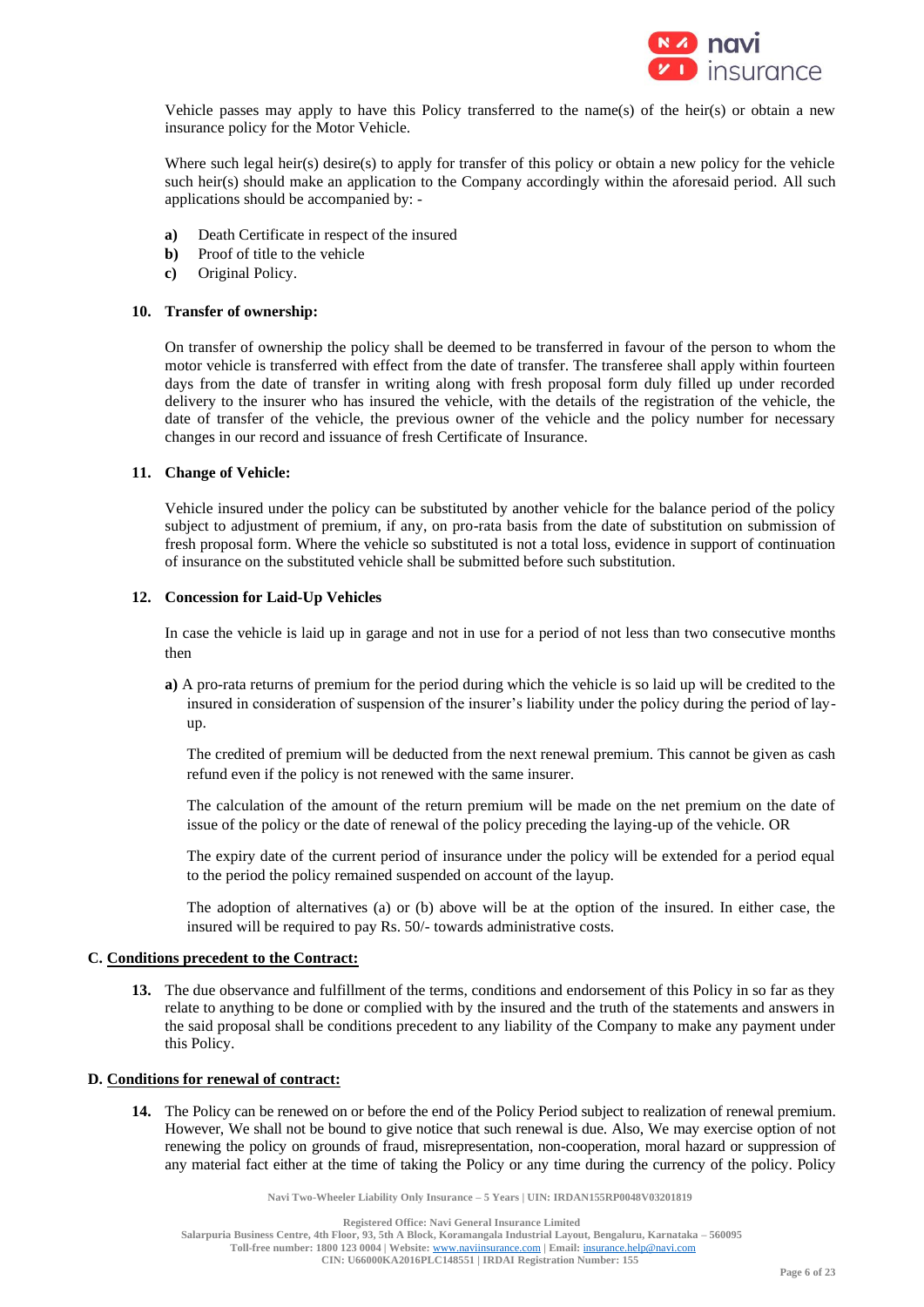

coverage, premium, and terms and conditions of the policy may change on renewal.

#### **ENDORSEMENTS:**

(Attached to and forming part of Policy)

### **IMT.1. Extension of Geographical Area**

In consideration of the payment of an additional premium of Rs….it is hereby understood and agreed that notwithstanding anything contained in this Policy to the contrary the Geographical Area in this Policy shall from the.  $/$ .  $/$ ... to the.  $/$ ...  $/$ ... (both days inclusive) be deemed to include  $*$ 

It is further specifically understood and agreed that such geographical extension excludes cover for damage to the vehicle insured / injury to its occupants / third party liability in respect of the vehicle insured during sea voyage / air passage for the purpose of ferrying the vehicle insured to the extended geographical area.

Subject otherwise to the terms exceptions conditions and limitations of this Policy.

\*Insert Nepal, Sri Lanka, Maldives, Bhutan, Pakistan, Bangladesh as the case may be

### **IMT.3. Transfer of Interest**

It is hereby understood and agreed that as from …/…/……. the interest in the Policy is transferred to and vested in ……….... of………………. carrying on or engaged in the business or profession of ……………. who shall be deemed to be the Insured and whose proposal and declaration dated. /…/…. shall be deemed to be incorporated in and to be the basis of this contract.

Provided always that for the purpose of the No Claim Bonus, no period during which the interest in this Policy has been vested in any previous insured shall accrue to the benefit of ....

Subject otherwise to the terms exceptions conditions and limitations of this Policy.

#### **IMT 4. Change of vehicle**

It is hereby understood and agreed that as from …/…. / …... the vehicle bearing Registration Number …………. is deemed to be deleted from the Schedule of the Policy and the vehicle with details specified hereunder is deemed to be included therein-

| Regd. No. | Engine/<br><b>Chassis</b><br>No. | <b>Make</b> | Type of<br>Body | <b>C.C.</b> | Year of<br>Manufacture | <b>Seating</b><br>Capacity<br>including<br><b>Driver</b> | <b>IDV</b> |
|-----------|----------------------------------|-------------|-----------------|-------------|------------------------|----------------------------------------------------------|------------|
|           |                                  |             |                 |             |                        |                                                          |            |

In consequence of this change, an extra / refund premium of Rs….... is charged/ allowed to the insured.

Subject otherwise to the terms exceptions conditions and limitations of this Policy.

# **IMT. 11.A. Vehicles Laid Up (Lay-up period declared)**

Notwithstanding anything to the contrary contained herein it is hereby understood and agreed that from …/ …/…... to…/ …. /….. the vehicle insured is laid up in garage and not in use and during this period all liability of the insurer under this policy in respect of the vehicle insured is suspended in consideration whereof

a) the insurer will deduct from the next renewal premium the sum of Rs………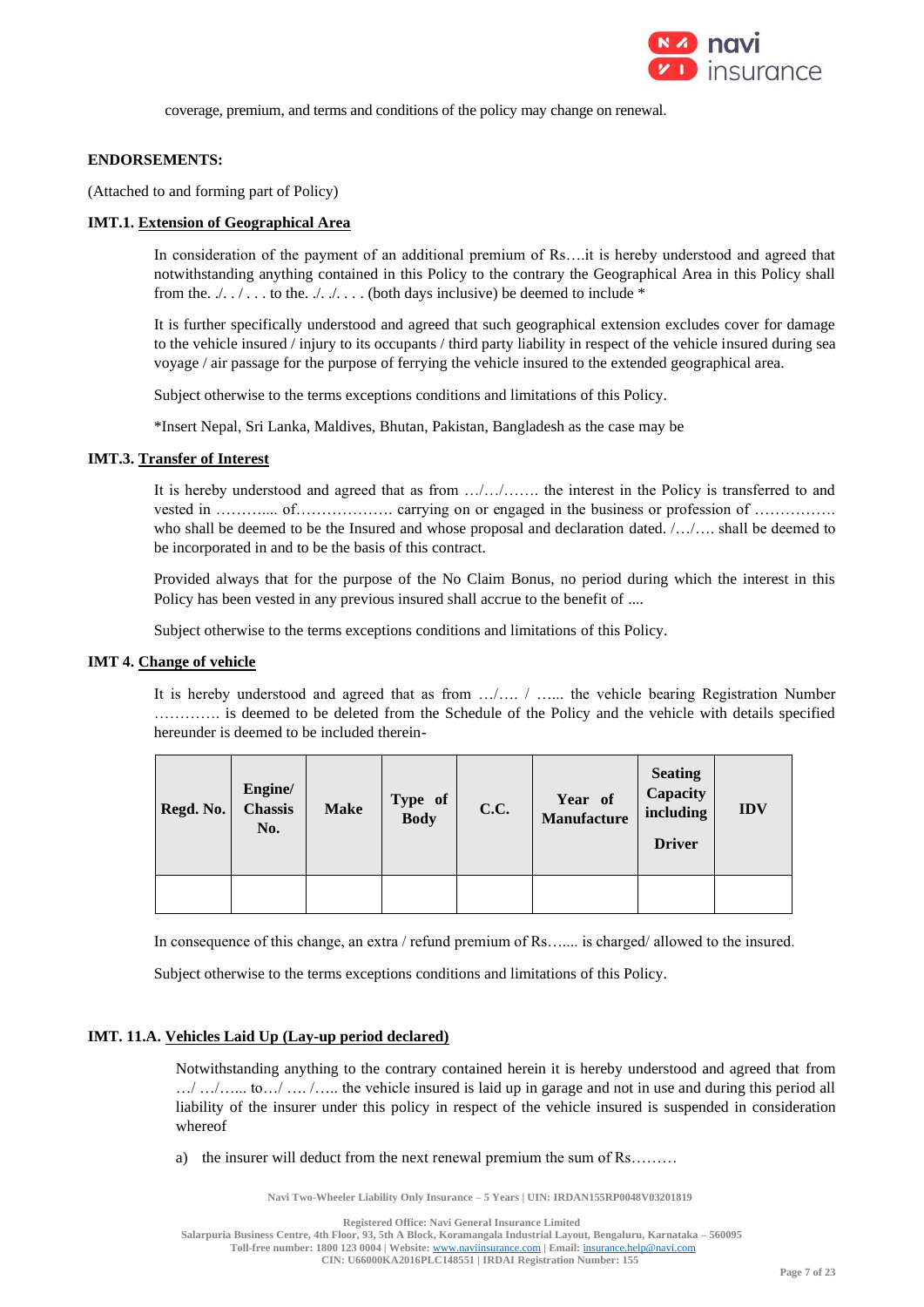

b) the period of insurance by this policy is extended to..... /...../....... in view of the payment of an additional premium of Rs ……….

Subject otherwise to the terms exceptions conditions and limitations of this policy.

### **IMT. 11. B. Vehicles Laid Up (Lay-up period not declared)**

Notwithstanding anything to the contrary contained herein it is hereby understood and agreed that as from …. / ….. /….. the vehicle no. ………… insured hereunder is laid up in garage and not in use and liability of the insurer under this policy in respect of the said vehicle is suspended, Subject otherwise to the terms exceptions conditions and limitations of this Policy.

### **IMT. 11.C. Termination of the Undeclared Period of Vehicle Laid Up**

It is hereby understood and agreed that the insurance by this Policy in respect of vehicle no. ………. insured hereunder is reinstated in full of ……. /……/…… and the Endorsement IMT 11(B) attaching to this policy shall be deemed to be cancelled. It is further agreed that in consideration of the period during which the vehicle no. ..………………. has been out of use.

- a) The insurer will deduct from the next renewal premium the sum of Rs………
- b) The period of insurance by this policy is extended to..... /..../........ in view of the payment of an additional premium of Rs ……….

Subject otherwise to the terms exceptions conditions and limitations of this policy.

### **IMT.13. Use of Vehicle within Insured's Own Premises**

It is hereby understood and agreed that the Company shall not be liable in respect of the vehicle insured while the vehicle is being used elsewhere than in the Insured's premises except where the vehicle is specifically required for a mission to fight a fire.

For the purposes of this endorsement "Use confined to own premises" shall mean use only on Insured's premises to which public have no general right of access.

### **IMT.14. Use of Vehicle Confined to Site**

It is hereby understood and agreed that the insurer shall not be liable in respect of the vehicle insured

while it is being used elsewhere than on site to which the public have no general right of access and the

vehicle is not required to be registered under the Motor Vehicles Act, 1988.

#### **IMT.15. Personal Accident Cover to the Insured or any Named Person other than Paid Driver or Cleaner**

In consideration of the payment of an additional premium, it is hereby agreed and understood that the Company undertakes to pay compensation on the scale provided below for bodily injury as hereinafter defined sustained by the Insured person in direct connection with the vehicle insured, or whilst mounting and dismounting from or traveling in the vehicle insured and caused by violent accidental external and visible means which independently of any other cause shall within six calendar months of the occurrence of such injury result in: -

|      | <b>Details of Injury</b>                                                   | <b>Scale of Compensation</b> |
|------|----------------------------------------------------------------------------|------------------------------|
|      | Death                                                                      | 100%                         |
| ii)  | Loss of two limbs or sight of two eyes or one<br>limb and sight of one eye | 100%                         |
| iii) | Loss of one limb or sight of one eye                                       | 50%                          |
| iv)  | Permanent Total Disablement from injuries other<br>than named above        | 100%                         |

#### **Provided always that:**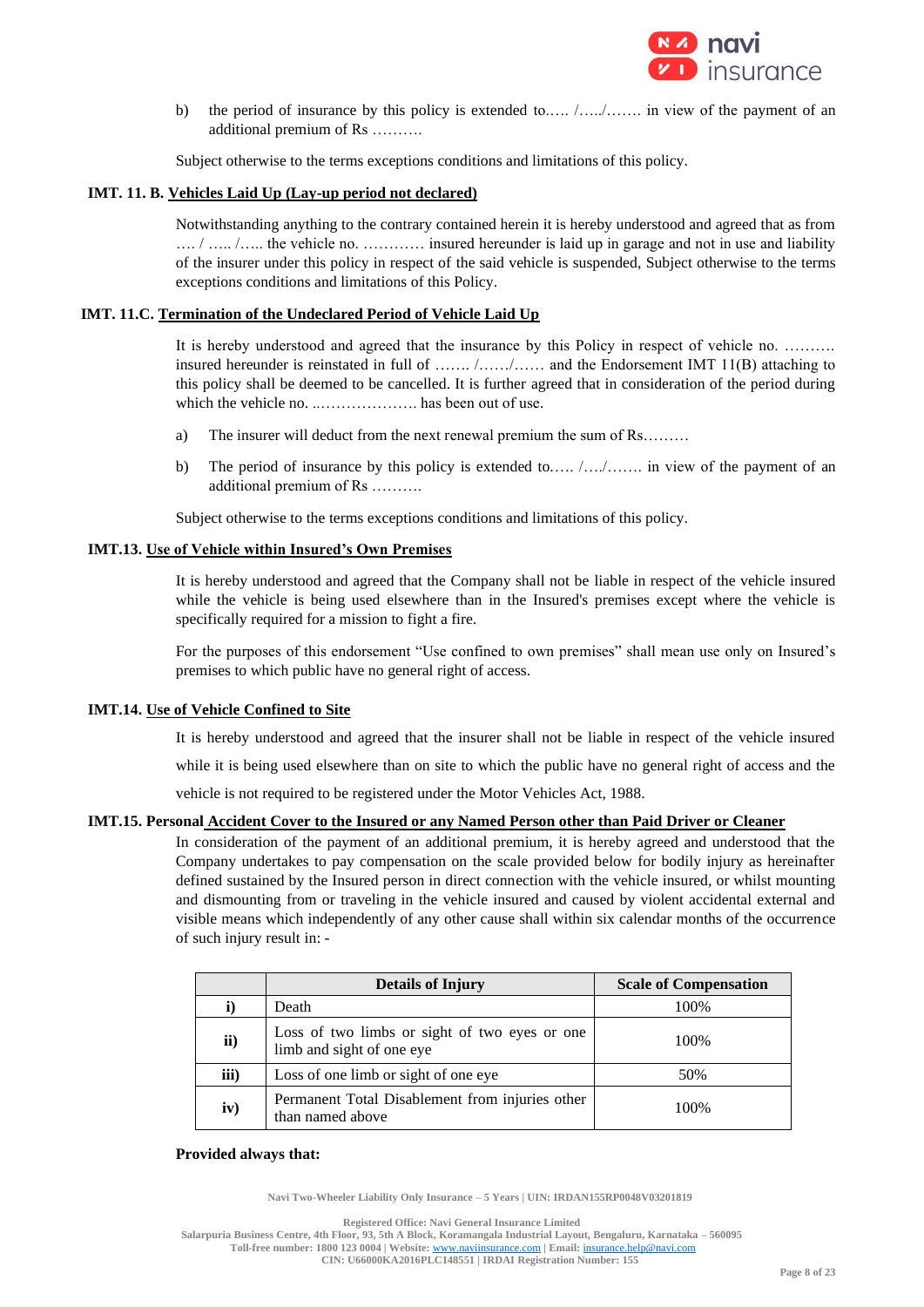

- **(1)** compensation shall be payable under only one of the items (i) to (iv) above in respect of any such person arising out of any one occurrence and total liability of the Company shall not in the aggregate exceed the sum of Rs.... …. during any one period of insurance in respect of any such person.
- **(2)** no compensation shall be payable in respect of death or injury directly or indirectly wholly or in part arising or resulting from or traceable to (a) intentional self-injury, suicide or attempted suicide physical defect or infirmity or (b) an accident happening whilst such person is under the influence of intoxicating liquor or drugs.
- **(3)** such compensation shall be payable only with the approval of the Insured named in the Policy and directly to the injured person or his/her legal representative(s) whose receipt shall be a full discharge in respect of the injury of such person.

Subject otherwise to the terms exceptions conditions and limitations of this Policy.

### **IMT.16. Personal Accident to Unnamed Passengers other than Insured and the Paid Driver or Cleaner**

In consideration of the payment of an additional premium, it is hereby understood and agreed that the Company undertakes to pay compensation on the scale provided below for bodily injuries hereinafter defined sustained by any passenger other than the Insured and/or the paid driver, attendant or cleaner and/or a person in the employ of the Insured coming within the scope of the Workmen's Compensation Act, 1923 and subsequent amendments of the said Act and engaged in and upon the service of the Insured at the time such injury is sustained whilst mounting into, dismounting from or traveling in the insured motor car and caused by violent accidental external and visible means which independently of any other cause shall within three calendar months of the occurrence of such injury result in :-

|      | <b>Details of Injury</b>                                                   | Scale of<br>Compensation |
|------|----------------------------------------------------------------------------|--------------------------|
|      | Death                                                                      | 100%                     |
| ii)  | Loss of two limbs or sight of two eyes or one limb and<br>sight of one eye | 100%                     |
| iii) | Loss of one limb or sight of one eye                                       | 50%                      |
| iv)  | Permanent Total Disablement from injuries other than<br>named above        | 100%                     |

#### **Provided always that:**

- **(1)** compensation shall be payable under only one of the items (i) to (iv) above in respect of any such person arising out of any one occurrence and total liability of the Company shall not in the aggregate exceed the sum of Rs.... …. \* during any one period of insurance in respect of any such person.
- **(2)** no compensation shall be payable in respect of death or injury directly or indirectly wholly or in part arising or resulting from or traceable to (a) intentional self-injury, suicide or attempted suicide physical defect or infirmity or (b) an accident happening whilst such person is under the influence of intoxicating liquor or drugs.
- **(3)** such compensation shall be payable only with the approval of the Insured named in the Policy and directly to the injured person or his/her legal representative(s) whose receipt shall be a full discharge in respect of the injury of such person.
- **(4)** not more than … persons/passengers are in the vehicle insured at the time of occurrence of such injury. Subject otherwise to the terms exceptions conditions and limitations of this Policy.

Subject otherwise to the terms exceptions conditions and limitations of this Policy.

# **IMT.17. Personal Accident Cover to Paid Drivers, Cleaners and Conductors**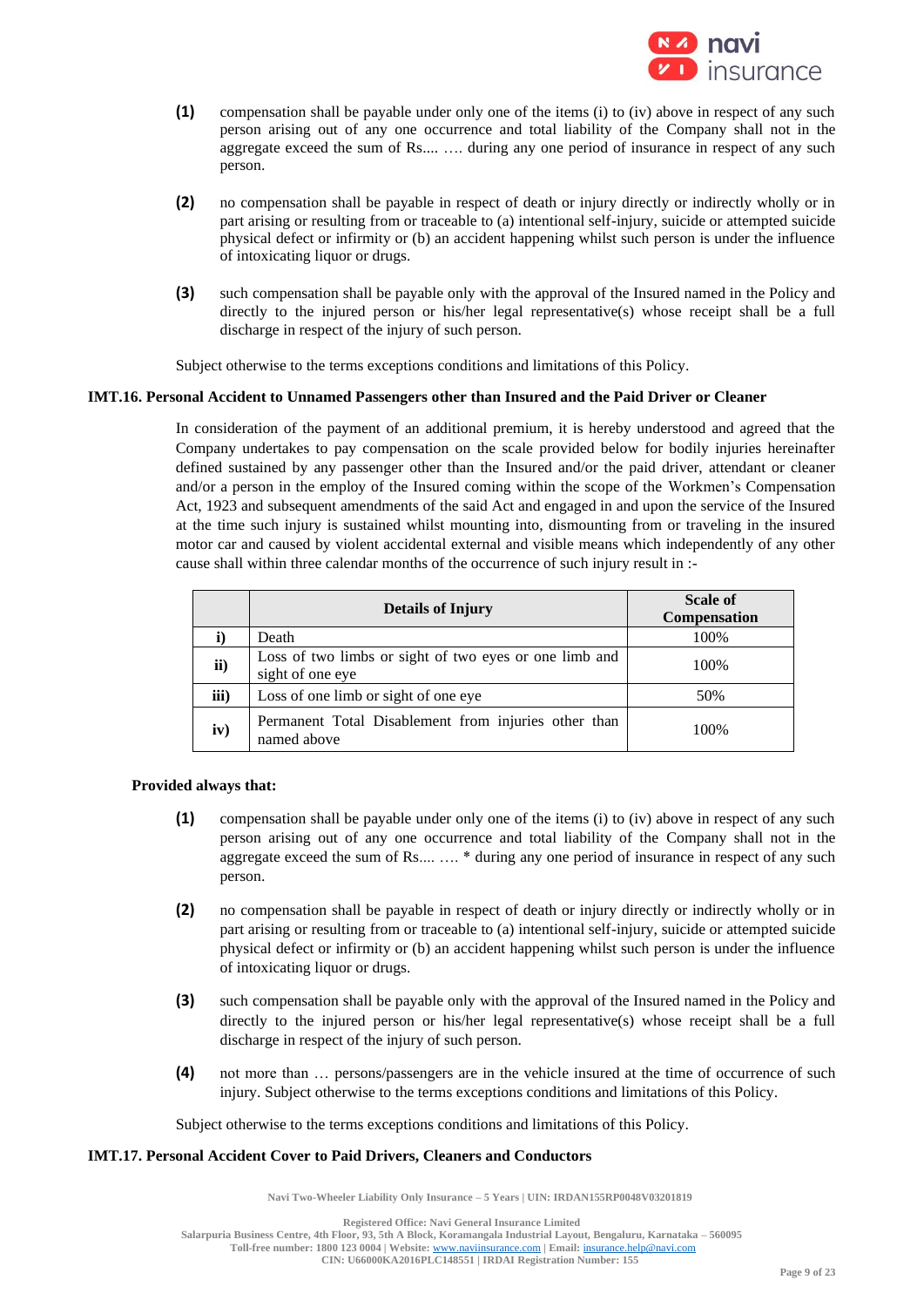

In consideration of the payment of an additional premium, it is hereby understood and agreed that the Company undertakes to pay compensation on the scale provided below for bodily injury as hereinafter defined sustained by the paid driver/cleaner/conductor in the employ of the Insured in direct connection with the vehicle insured whilst mounting into dismounting from or traveling in the insured vehicle and caused by violent accidental external and visible means which independently of any other cause shall within six calendar months of the occurrence of such injury result in :-

|      | <b>Details of Injury</b>                                                   | Scale of<br>Compensation |
|------|----------------------------------------------------------------------------|--------------------------|
|      | Death                                                                      | 100%                     |
| ii)  | Loss of two limbs or sight of two eyes or one limb and<br>sight of one eye | 100%                     |
| iii) | Loss of one limb or sight of one eye                                       | 50%                      |
| iv)  | Permanent Total Disablement from injuries other than<br>named above        | 100\%                    |

### **Provided always that:**

- **(1)** compensation shall be payable under only one of the items (i) to (iv) above in respect of any such person arising out of any one occurrence and total liability of the Company shall not in the aggregate exceed the sum of Rs.... during any one period of insurance in respect of any such person.
- **(2)** no compensation shall be payable in respect of death or injury directly or indirectly wholly or in part arising or resulting from or traceable to (a) intentional self-injury suicide or attempted suicide physical defect or infirmity or (b) an accident happening whilst such person is under the influence of intoxicating liquor or drugs.
- **(3)** such compensation shall be payable only with the approval of the Insured named in the Policy and directly to the injured person or his/her legal representative(s) whose receipt shall be a full discharge in respect of the injury of such person.

Subject otherwise to the terms exceptions conditions and limitations of this Policy.

#### **IMT.18. Personal Accident to Unnamed Hirer and Unnamed Pillion Passengers**

In consideration of the payment of an additional premium, it is hereby understood and agreed that the Company undertakes to pay compensation to any unnamed hirer/ driver/ any unnamed pillion/ sidecar passenger\* on the scale provided below for bodily injury caused by violent accidental external and visible means whilst mounting into/onto and/or dismounting from or traveling in/on the vehicle insured which independently of any other cause shall within three calendar months of the occurrence of such injury result in :-

|      | <b>Details of Injury</b>                                                   | Scale of<br><b>Compensation</b> |
|------|----------------------------------------------------------------------------|---------------------------------|
|      | Death                                                                      | 100%                            |
| ii)  | Loss of two limbs or sight of two eyes or one limb and<br>sight of one eye | 100%                            |
| iii) | Loss of one limb or sight of one eye                                       | 50%                             |
| iv)  | Permanent Total Disablement from injuries other than<br>named above        | 100%                            |

# **Provided always that:**

(1) compensation shall be payable under only one of the items (i) to (iv) above in respect of any such person arising out of any one occurrence and total liability of the Company shall not in the

**Navi Two-Wheeler Liability Only Insurance – 5 Years | UIN: IRDAN155RP0048V03201819**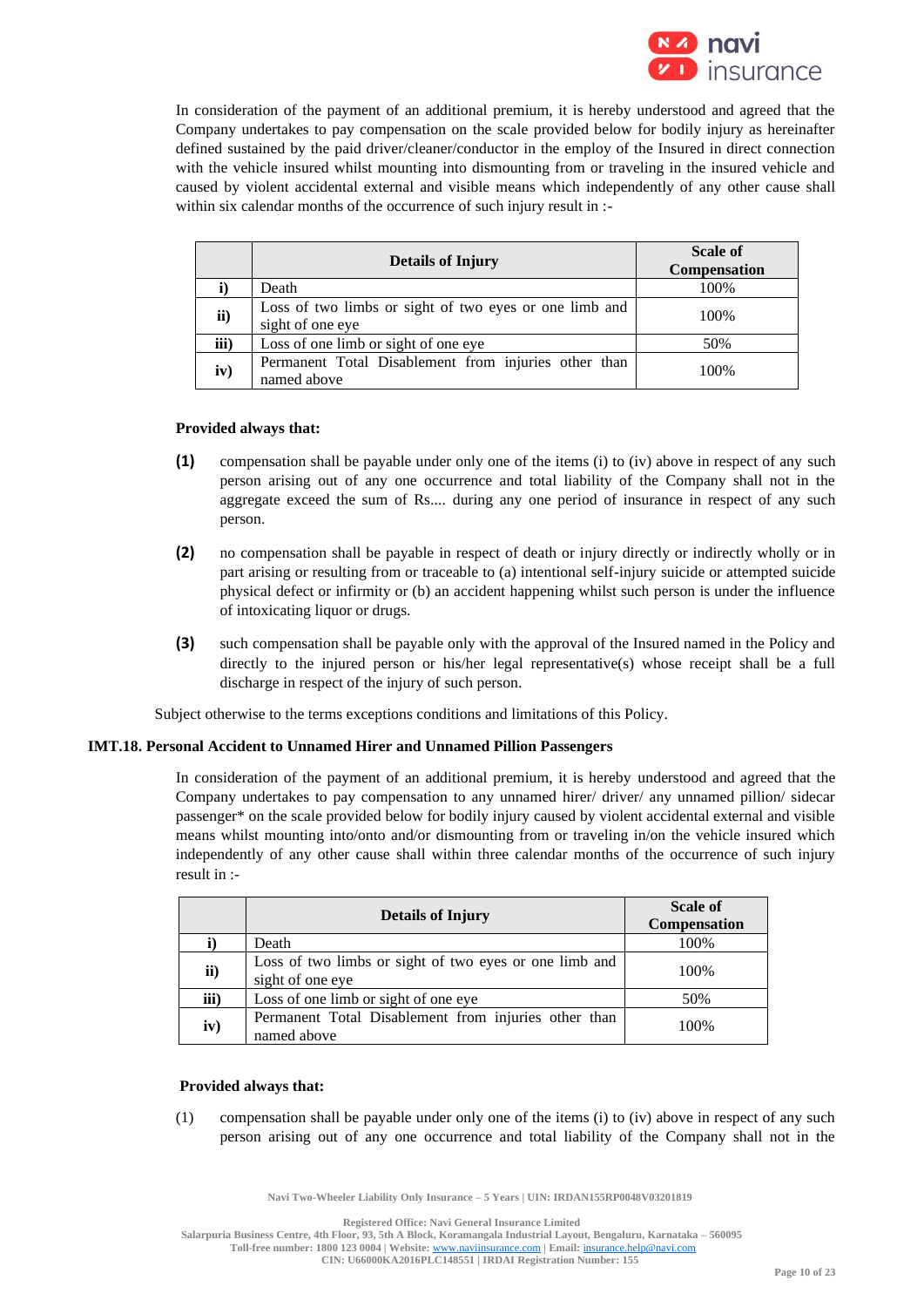

aggregate exceed the sum of Rs... during any one period of insurance in respect of any such person.

- (2) no compensation shall be payable in respect of death or injury directly or indirectly wholly or in part arising or resulting from or traceable to (a) intentional self-injury suicide or attempted suicide physical defect or infirmity or (b) an accident happening whilst such person is under the influence of intoxicating liquor or drugs.
- (3) such compensation shall be payable only with the approval of the Insured named in the Policy and directly to the injured person or his/her legal representative(s) whose receipt shall be a full discharge in respect of the injury of such person.
- (4) not more than …. persons/passengers are in the vehicle insured at the time of occurrence of such injury.

Subject otherwise to the terms exceptions conditions and limitations of this Policy.

### **IMT.20. Reduction in the Limit of Liability for Property Damage**

It is hereby understood and agreed that notwithstanding anything to the contrary contained in the policy the Company's liability is limited to Rs. 6000/- (Rupees six thousand only) for damage to property other than the property belonging to the Insured or held in trust or in custody or control of the Insured

In consideration of this reduction in the limit of liability a reduction in premium of Rs…. is hereby made to the Insured.

Subject otherwise to the terms conditions limitations and exceptions of the Policy.

### **IMT.28. Legal Liability to Paid Driver and/or Conductor and /or Cleaner employed in Connection with the Operation of Insured Vehicle**

In consideration of an additional premium of Rs. 50/- notwithstanding anything to the contrary contained in the Policy it is hereby understood and agreed that the Company shall indemnify the Insured against the insured's legal liability under the Workmen's Compensation Act, 1923 , the Fatal Accidents Act, 1855 or at Common Law and subsequent amendments of these Acts prior to the date of this Endorsement in respect of personal injury to any paid driver and/or conductor and/or cleaner whilst engaged in the service of the Insured in such occupation in connection with the vehicle insured herein and will in addition be responsible for all costs and expenses incurred with its written consent.

# **Provided always that:**

- **(1)** This Endorsement does not indemnify the Insured in respect of any liability in cases where the Insured holds or subsequently effects with any insurer or group of insurers a Policy of Insurance in respect of liability as herein defined for Insured's general employees;
- **(2)** The Insured shall take reasonable precautions to prevent accidents and shall comply with all statutory obligations;
- **(3)** The Insured shall keep record of the name of each paid driver conductor cleaner or persons employed in loading and/or unloading and the amount of wages and salaries and other earnings paid to such employees and shall at all times allow the Company to inspect such records on demand.

(Not applicable for Private Cars/Motorised Two Wheelers not used for hire or reward.)

**(4)** In the event of the Policy being cancelled at the request of the Insured no refund of the premium paid in respect of this Endorsement will be allowed.

Subject otherwise to the terms conditions limitations and exceptions of the Policy except so far as necessary to meet the requirements of the Motor Vehicles Act, 1988.

# **IMT.29. Legal Liability to Employees of the Insured other than Paid Driver and / or Conductor and / or Cleaner who may be Travelling or Driving in Employer's Car**

**Navi Two-Wheeler Liability Only Insurance – 5 Years | UIN: IRDAN155RP0048V03201819**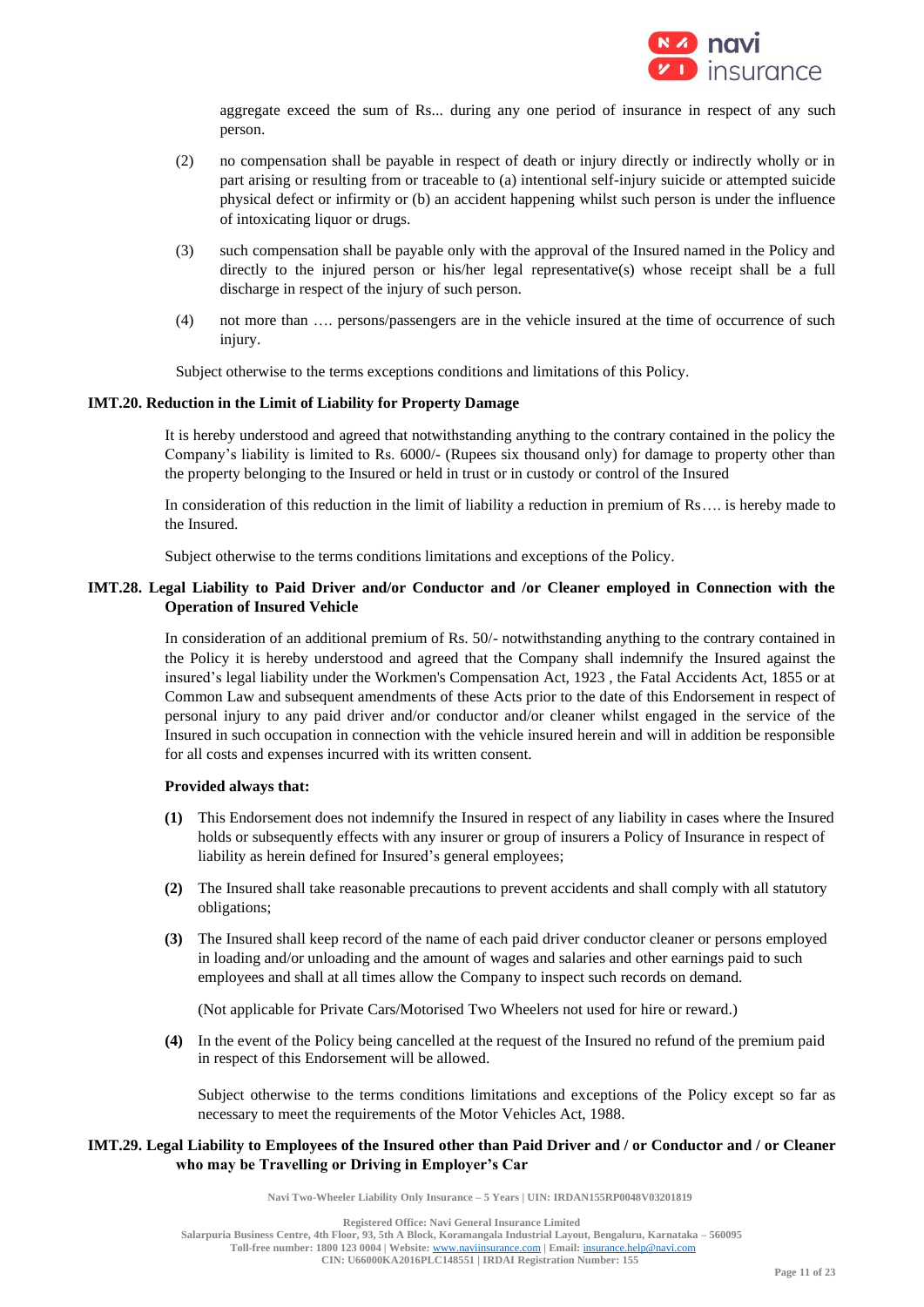

In consideration of the payment of an additional premium @ Rs.50/- per employee insured notwithstanding anything to the contrary contained in the Policy it is hereby understood and agreed that the Company will indemnify the Insured against the Insured's liability at Common Law and Statutory Liability under the Fatal Accidents Act,1855 for compensation (including legal costs of any claimant) for death of or bodily injury to any employee (other than paid drivers) of the within named Insured being carried in or upon or entering in or getting on to or alighting from or driving the vehicle insured.

Provided that in the event of an accident whilst the vehicle insured is carrying more than.... employees of the Insured (including the driver) the Insured shall repay to the Company a ratable proportion of the total amount payable by the Company by the reason of this endorsement in respect of accident in connection with such vehicle insured.

Subject otherwise to the terms, conditions limitations and exceptions of this policy.

# **IMT. 30. TRAILERS.**

In consideration of the payment of an additional premium it is hereby understood and agreed that the indemnity granted by this policy shall extend to apply to the Trailer (Registration No.......)" *Provided always that -*

- (a) the term "Trailer" shall not include its contents or anything contained thereon.
- (b) such indemnity shall not apply in respect of death or bodily injury to any person being conveyed by the said Trailer otherwise than by reason of or in pursuance of a contract of employment.

Subject otherwise to the terms, conditions limitations and exceptions of this Policy.

### **IMT.31. Reliability Trials and Rallies**

In consideration of the payment of an additional premium it is hereby understood and agreed that in the indemnity granted by this Policy is extended to apply whilst the vehicle insured is engaged in ……………………….to be held at ………………… on or about the date of. /../…. under the auspices of ……………………………………

#### **Provided that –**

- **(a)** No indemnity shall be granted by this Endorsement to ……………………………….
- **(b)** This Policy does not cover use for organized racing, pace making, or speed testing.
- **(c)** During the course of the ………., the Company shall not be liable in respect of death of or bodily injury to any person being carried in or upon or entering or getting on to or alighting from the vehicle insured at the time of the occurrence of the event out of which any claim arises.

Provided that if the Company shall make any payment in exercise of its discretion under condition No. 3 of the Policy in settlement of any claim and such payment includes the amount for which the Insured is responsible by reason of this Endorsement the Insured shall repay to the Company forthwith the amount for which the insured is so responsible.

For the purpose of this Endorsement the expression "claim" shall mean a claim or series of claims arising out of one event.

Subject otherwise to the terms, conditions limitations and exceptions of this Policy.

#### **IMT.32. Accidents to Soldiers / Sailors / Airmen Employed As Drivers**

In consideration of the payment of an additional premium of Rs 100/-\* it is hereby understood and agreed that in the event of any Soldier/Sailor/Airman employed by the Insured to drive the vehicle insured being injured or killed whilst so employed, this policy will extend to relieve the Insured of his liability to indemnify Ministry of Defense under the respective Regulations.

**Navi Two-Wheeler Liability Only Insurance – 5 Years | UIN: IRDAN155RP0048V03201819**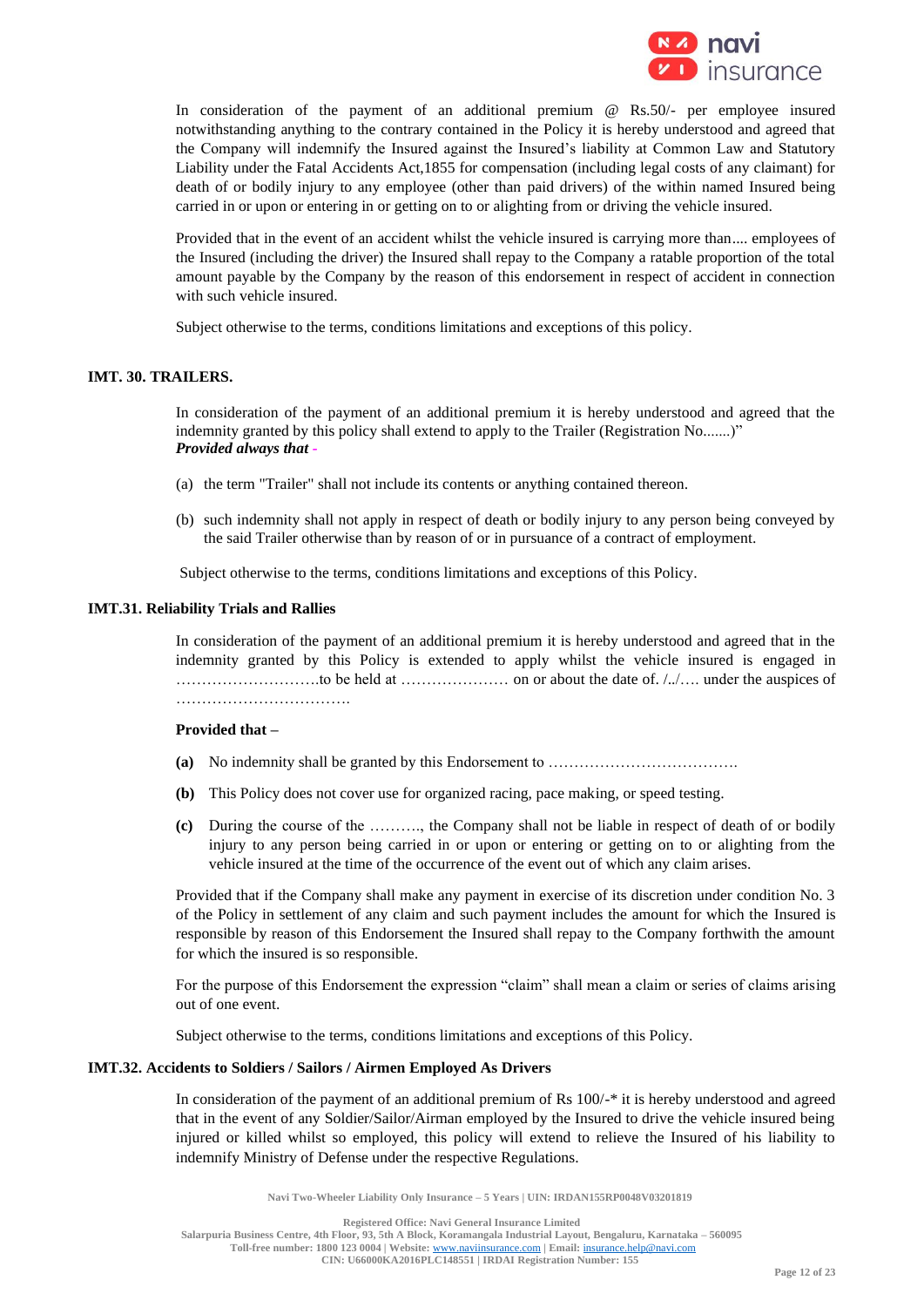

Subject otherwise to the terms, conditions limitations and exceptions of this Policy.

#### **IMT.34. Use of Commercial Type Vehicles for Both Commercial & Private Purposes**

In consideration of the payment of an additional premium of Rs........ and notwithstanding anything to the contrary contained herein it is hereby understood and agreed that

- **(I)** The insurer will indemnify the insured against his legal liability under Common Law and Statutory Liability under the Fatal Accidents Act, 1855 in respect of death of or bodily injury to any person not being an employee of the insured nor carried for hire or reward, whilst being carried in or upon or entering or mounting or alighting from any motor vehicle described in the Schedule to this Policy.
- **(II)** This Policy shall be operative whilst any vehicle described in the Schedule hereto is being used by the insured or by any other person with the permission of the Insured for social, domestic, or pleasure purposes.

Whilst any such vehicle is being so used the insurer will in terms and subject to the limitations of and for the purposes of Section II of this policy treat as though he were the Insured person using such vehicle provided that such person -

- **1)** shall as though he were the insured observe, fulfill and be subject to the terms, provisions, conditions and endorsements of this Policy in so far as they apply.
- **2)** has not been refused any Motor Vehicle Insurance or continuance thereof by any insurer.

Subject otherwise to the terms, conditions limitations and exceptions of this Policy.

### **IMT. 35. Hired Vehicles – Driven by Hirer**

It is hereby understood and agreed that notwithstanding anything to the contrary contained in this Policy unless the vehicle insured is being driven by or is for the purpose of being driven by the insured in the charge of the within named insured or a driver in the insured's employment, the policy shall only be operative whilst the vehicle insured is let on hire by the insured to any person (hereinafter called the Hirer) who: -

- **(i)** shall have entered into a hire contract with the insured and who prior to such hiring shall have satisfactorily completed and signed a supplementary proposal form\*\*.
- **(ii)** shall have satisfied the insured
	- **a)** that the vehicle insured will only be driven by a duly licensed driver whose license has not been endorsed;
	- **b**) that such driver has not been refused Motor Insurance nor had his/her insurance policy been cancelled nor had special conditions imposed nor had increased premium demanded from him/her by reason of claims experience.

It is also understood and agreed that whilst the vehicle insured is let on hire to the Hirer the insurer shall not be liable –

If the expenditure incurred by the Insurer shall include the amount for which the Insured is responsible hereunder, such amount shall be repaid by the insured to the Insurer forthwith.

For the purpose of this endorsement the expression "Claim" shall mean a claim or series of claims arising out of one cause in respect of the vehicle.

If the vehicle is used by the Hirer for carriage of passengers for hire or reward.

Further it is agreed that the insured shall forward to the insurer the supplementary proposal referred to above, completed by the Hirer immediately after receipt thereof which proposal as well as that referred to in this policy shall be the basis of the contract expressed in this endorsement so far as it relates to the indemnity which is operative whilst the vehicle is let on hire to such Hirer.

**Navi Two-Wheeler Liability Only Insurance – 5 Years | UIN: IRDAN155RP0048V03201819**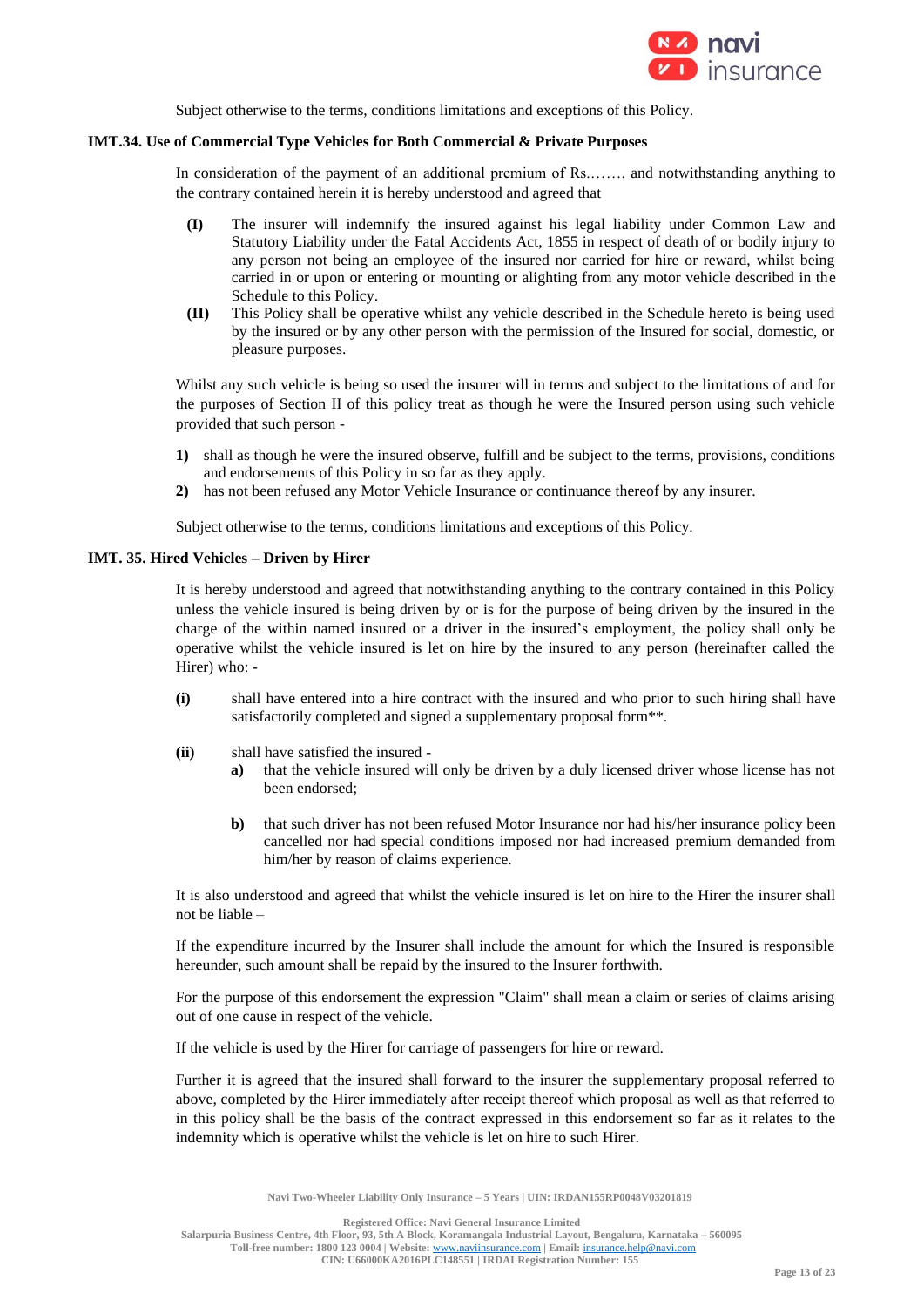

Subject otherwise to the terms, exceptions, conditions and limitations of this Policy.

### **IMT 36 Indemnity to Hirer - Package Policy - Negligence of the insured or Hirer.**

It is hereby declared and agreed that the company will indemnify any hirer of the vehicle insured against loss, damage and liability as defined in this Policy arising in connection with the vehicle insured by reason of the negligence of the within named insured or of any employee of such insured while the vehicle insured is let on hire.

Provided that any such hirer shall as though he/she were the insured observe fulfill and be subject to the terms, exceptions, conditions and limitations of this policy in so far as they apply.

# **IMT 37 Legal Liability to Non-Fare Paying Passengers other than Statutory Liability except the Fatal Accidents Act, 1855**

In consideration of the payment of an additional premium of Rs…… and notwithstanding anything to the contrary contained in Section II-1 (b) and (c) it is hereby understood and agreed that the Company Will Indemnify the Insured against his legal liability other than liability under the Statute (except the Fatal Accidents Act 1855) in respect of death of or bodily injury to: -

- **i)** Any employee of the within named insured who is not a workman within the meaning of the Workmen's Compensation Act prior to date of this endorsement and not being carried for hire or reward.
- **ii)** Any other person not being carried for hire or reward provided that the person is
	- a) charterer or representative of the charterer of the truck
	- b) Any other person directly connected with the journey in one form or other being carried in or upon or entering or mounting or alighting from any Motor Vehicle described in the schedule of the policy.

Subject otherwise to the terms exceptions conditions and limitation of this policy.

### **IMT 37 A. Legal Liability to Non-Fare Paying Passengers who are not employees of the Insured**

In consideration of the paying of an additional premium of Rs…. and notwithstanding anything to the contrary contained in Section II-1 (c) it is hereby understood and agreed that the company will indemnify the insured against his legal liability other than liability under statute (except Fatal Accidents Act 1855) in respect of death or bodily injury to any person not being an employee of the insured and not carried for hire or reward provided that the person is

- **a)** charterer or representative of the charterer of the truck.
- **b)** Any other person directly connected with the journey in one form or the other being carried in or upon or entering or mounting or alighting from vehicle insured described in the SCHEDULE OF THIS POLICY.

Subject otherwise to the terms exceptions conditions and limitations of this policy.

# **IMT. 38. Legal Liability to Fare paying Passengers excluding liability for accidents to employees of the Insured arising out of and in the course of their employment**

#### **(Commercial and Motor Trade Vehicles only)**

In consideration of an additional premium of Rs....... and subject otherwise to the terms, exceptions, conditions and limitations of this Policy, the insurer will indemnify the insured against liability at Law for compensation (including Law Costs of any claimant) for death of or bodily injury to any person other than a person excluded under general exception being carried in or upon or entering or mounting or alighting from the Motor Vehicle.

Provided always that in the event of an accident occurring whilst the Motor Vehicle is carrying more than the number of persons mentioned in the Schedule hereto as being the licensed carrying capacity of that vehicle in addition to the conductor if any then the insured shall repay to the Insurer rateable proportion

**Navi Two-Wheeler Liability Only Insurance – 5 Years | UIN: IRDAN155RP0048V03201819**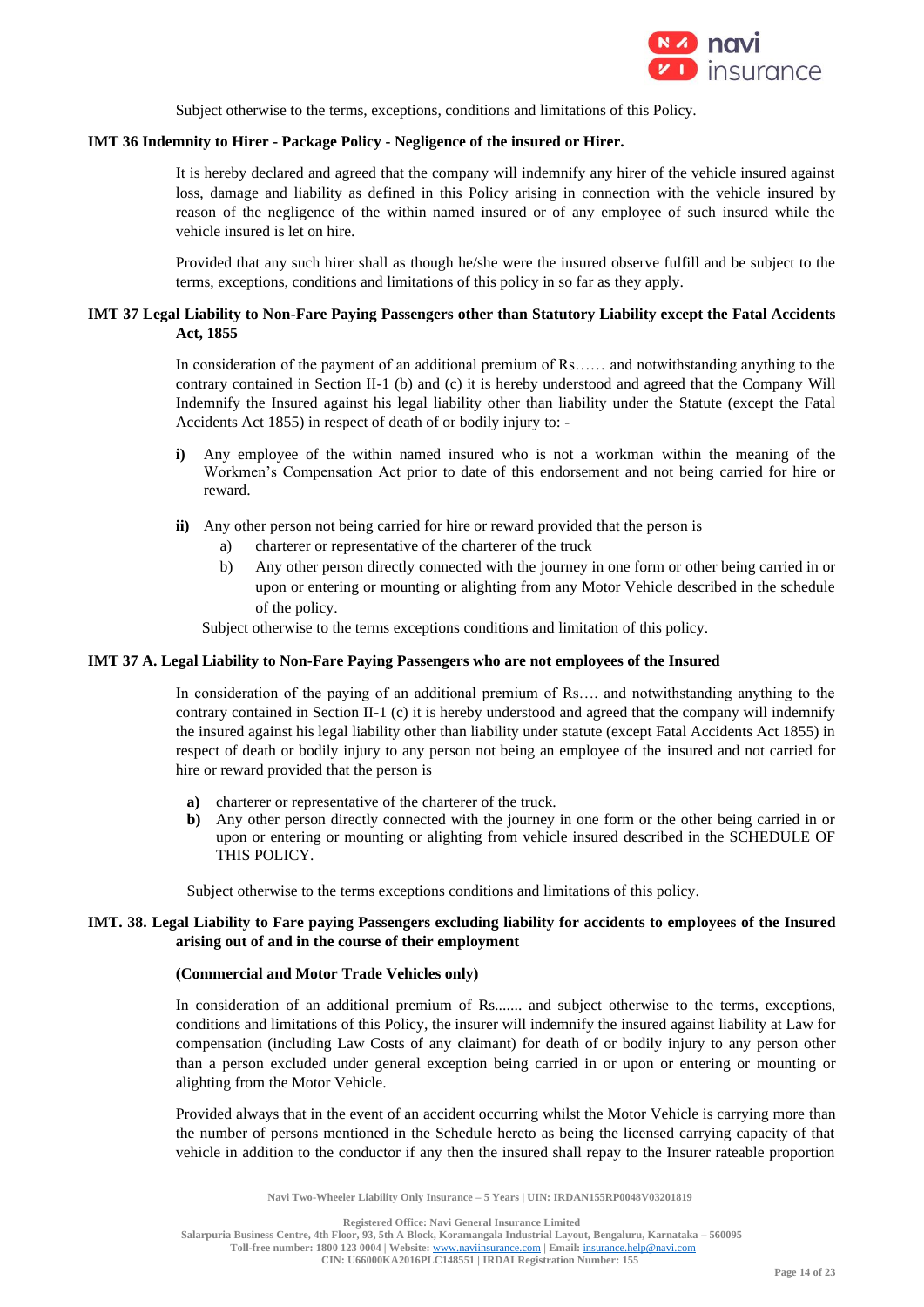

of the total amount which would be payable by the Insurer by reason of this endorsement if not more than the said number of persons were carried in the Motor Vehicle.

Provided further that in computing the number of persons for the purpose of this endorsement any 3 children not exceeding 15 years of age will be reckoned as two persons and any children in arms not exceeding 3 years of age will be disregarded.

Provided further that in the event of Policy being cancelled at the request of the insured no refund of premium paid in respect of this endorsement will be allowed.

Subject otherwise to the terms, exceptions, conditions and limitations of this Policy.

# **IMT. 39. Legal Liability to persons employed in connection with the operation and/or maintaining and/or Loading and/or Unloading of Motor Vehicles.**

In consideration of the payment of an additional premium of \*.…... it is hereby understood and agreed that notwithstanding anything contained herein to the contrary the insurer shall indemnify the insured against his legal liability under the Workmen's Compensation Act, 1923 or at Common Law in respect of personal injury to any paid driver (or cleaner or conductor or person employed in loading/or unloading but in any case not exceeding seven in number including driver and cleaner) whilst engaged in the service of the insured in such occupation in connection with the .... and not exceeding seven in number and will in addition be responsible for all costs and expenses incurred with its written consent.

### **Provided always that: -**

- **(1)** this Endorsement does not indemnify the insured in respect of any liability in cases where the insured holds or subsequently effects with any insurer or Group of Underwriters a Policy of Insurance in respect of liability as herein defined for his general employees.
- **(2)** the insured shall take reasonable precautions to prevent accidents and shall comply with all statutory obligations.
- **(3)** the insured shall keep a record of the name of each driver cleaner conductor or person employed in loading and/or unloading and the amount of wages salary and other earnings paid to such employees and shall at times allow the insurer to inspect such record.
- **(4)** in the event of the Policy being cancelled at the request of the insured no refund of the premium paid in respect of this Endorsement will be allowed.

The premium to be calculated at the rate of Rs50/- per driver and/or cleaner or conductor and/or person employed in loading and/or unloading but not exceeding the number permitted by the Motor Vehicles Act 1988 including driver and cleaner.

Subject otherwise to the terms exceptions conditions and limitations of this Policy except so far as necessary to meet the requirements of the Motor Vehicles Act, 1988.

# **IMT. 39 A. Legal Liability under the Workmen's Compensation Act, 1923 in respect of the carriage of more than six employees (Excluding the Driver) in goods carrying vehicles.**

In consideration of the payment of an additional premium it is hereby understood and agreed that notwithstanding anything to the contrary contained herein the company shall indemnify the insured against his legal liability under the Workmen's Compensation Act, 1923 and subsequent amendments to that Act prior to the date of this endorsement in respect of death of or bodily injury to any person (other than the paid driver) exceeding six in number whilst being carried in the Motor vehicle and will in addition be responsible for all costs and expenses incurred with its written consent.

#### **Provided always that: -**

**1.** the Company shall not be liable by virtue of this Endorsement to indemnify the insured in respect of any liability in cases where the insured holds or subsequently effects with any insurance

**Navi Two-Wheeler Liability Only Insurance – 5 Years | UIN: IRDAN155RP0048V03201819**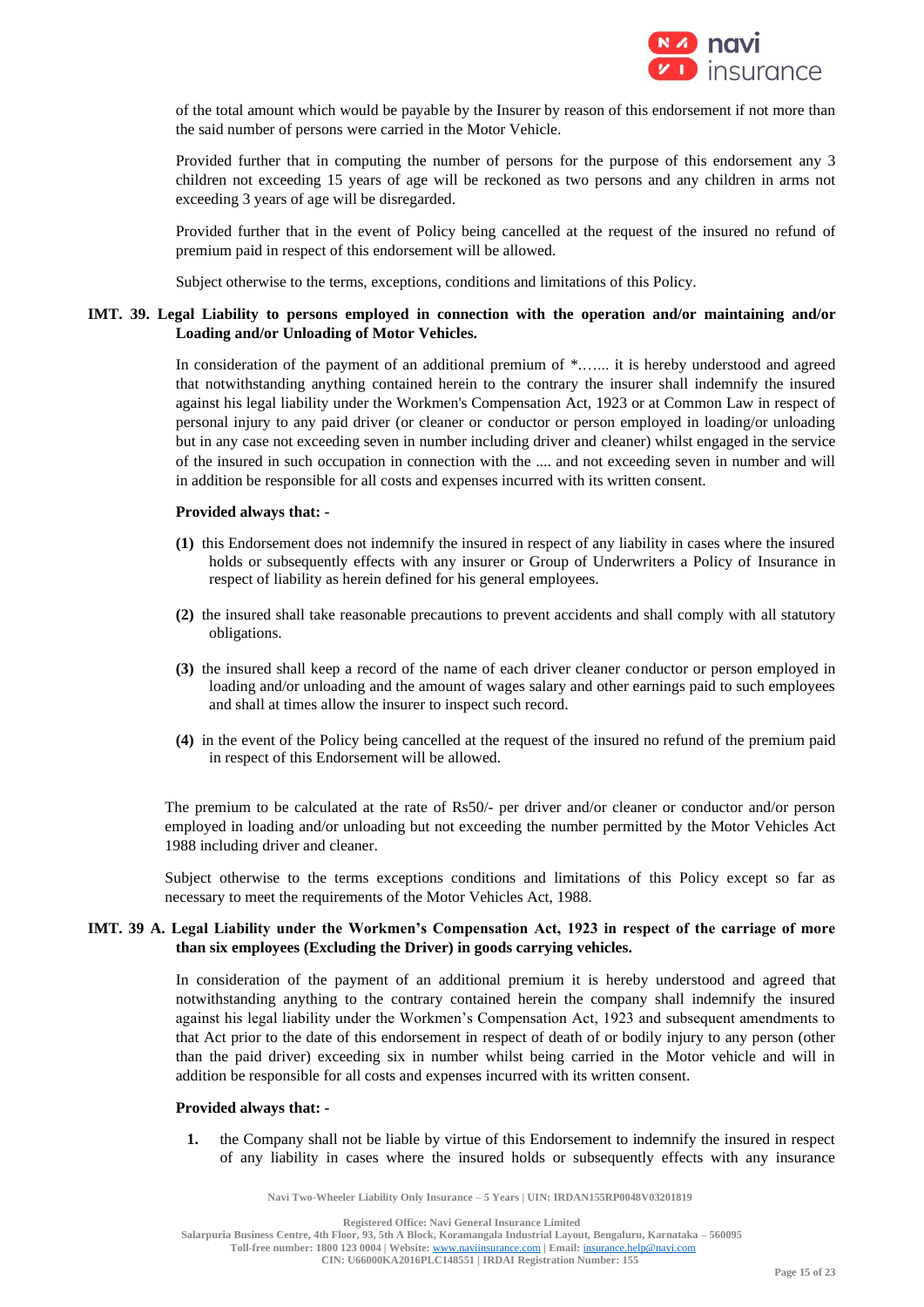

company or group of Underwriters a Policy of Insurance in respect of liability as herein defined for his general employees and where the Insured has not obtained special permission from the registration authorities for carriage of more than six such employees.

- **2.** the insured shall take reasonable precautions to prevent accidents and shall comply with all statutory obligations.
- **3.** the insured shall keep a record of the name of each person employed in connection with the loading and unloading of the vehicles and the amount of wages salary and other earnings paid to such employees and shall at all times allow the Insurer to inspect such record.
- **4.** in the event of the Policy being cancelled at the request of the insured no refund of the premium paid in respect of this Endorsement will be allowed.

Subject otherwise to the terms exceptions, conditions and limitations of this Policy.

### **IMT. 40 Legal Liability to paid driver and/or Conductor and/or cleaner employed in connection with the operation of Motor vehicle.**

In consideration of the payment of an additional premium it is hereby understood and agreed that notwithstanding anything contained herein to the contrary the insurer shall indemnify insured against his legal liability under the **Workmen's Compensation Act, 1923 and subsequent amendments of that Act prior to the date of this endorsement, the Fatal Accidents Act, 1855 or at Common Law** in respect of personal injury to any paid driver and/or conductor and/or cleaner whilst engaged in the service of the insured in such occupation in connection with the vehicle insured and will in addition be responsible for all costs and expenses incurred with its written consent.

The premium to be calculated and paid while taking insurance of the vehicle concurred at the rate of Rs. 50/- per driver and/or conductor and/or cleaner.

### **Provided always that: -**

- **(1)** this Endorsement does not indemnify the insured in respect of any liability in cases where the insured holds or subsequently effects with any insurer or Group of Underwriters a Policy of Insurance in respect of liability as herein defined for his general employees.
- **(2)** the insured shall take reasonable precautions to prevent accidents and shall comply with all statutory obligations.
- **(3)** the insured shall keep a record of the name of each driver cleaner conductor or person employed in loading and/or unloading and the amount of wages salary and other earnings paid to such employees and shall at all times allow the insurer to inspect such record.
- **(4)** In the event of the Policy being cancelled at the request of the insured no refund of the premium paid in respect of this Endorsement will be allowed.

#### **IMT.42 Private Carriers (Goods Carrying Commercial Vehicles Only)**

Notwithstanding anything to the contrary contained herein it is hereby understood and agreed that the insurer shall not be liable for any loss or damage to the vehicle insured and/or for any third-party liability in respect thereof if at the time of accident, the vehicle insured under this policy is carrying goods not belonging to the insured

Subject otherwise to the terms conditions limitations and exceptions of this policy.

#### **IMT.44 Indemnity to Hirer - Package Policy - Negligence of the Owner or Hirer.**

It is hereby declared and agreed that in consideration of payment of an additional premium of Rs……. the Insurer will indemnify any hirer of the Vehicle insured against loss, damage and liability as defined in this Policy arising in connection with the Vehicle insured while let on hire.

**Navi Two-Wheeler Liability Only Insurance – 5 Years | UIN: IRDAN155RP0048V03201819**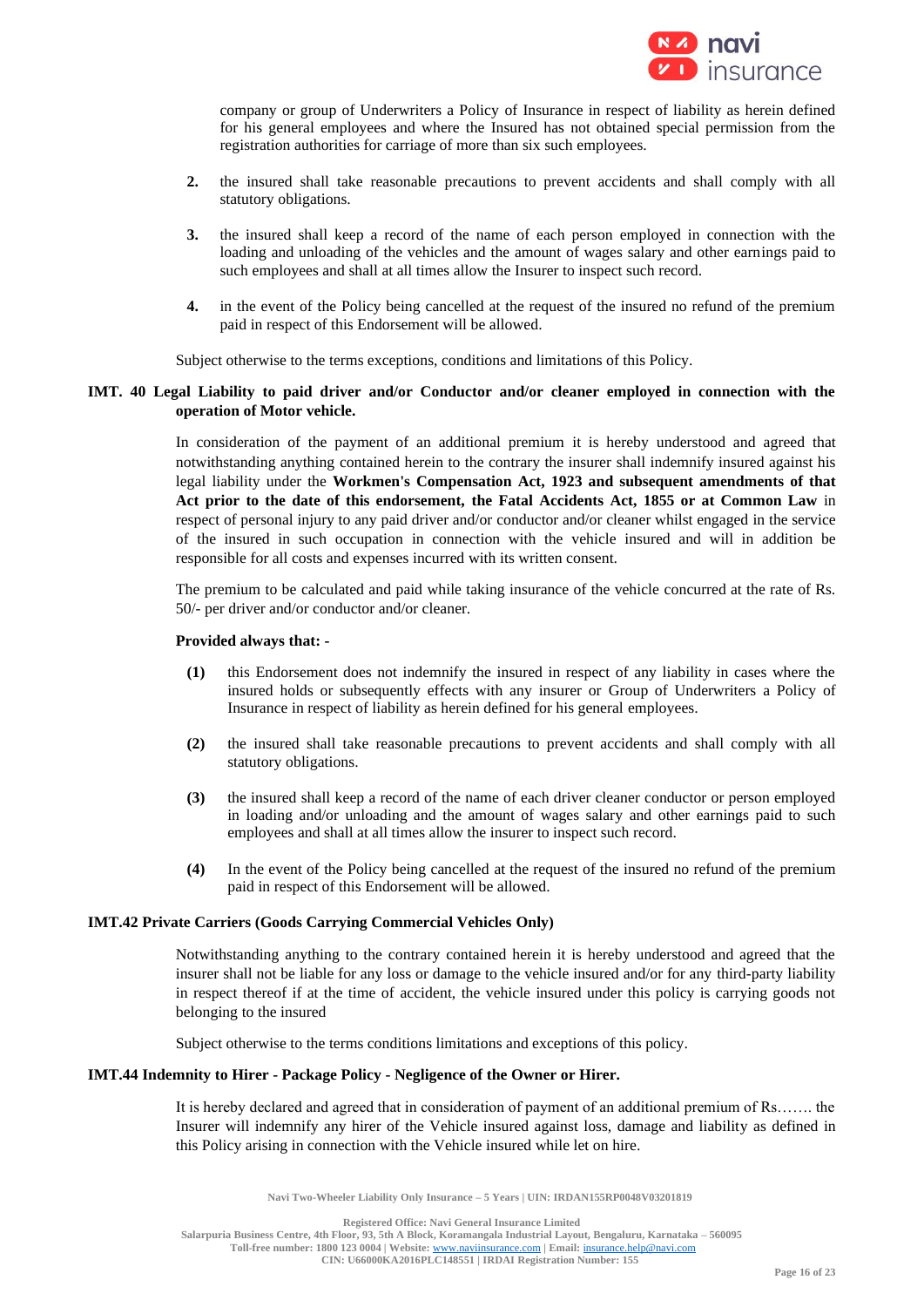

Provided that any such hirer shall as though he/she were the insured observe fulfill and be subject to the terms, exceptions, conditions and limitations of this policy in so far as they apply.

# **IMT.45 Indemnity to Hirer - Liability Only Policy -- Negligence of the Owner or Hirer.**

#### **Negligence of the Hirer**

It is hereby declared and agreed that in consideration of payment of an additional premium of Rs……the Insurer will indemnify any hirer of the Motor Vehicle against liability as defined in this Policy arising in connection with the Motor Vehicle while let on hire.

Provided that any such hirer shall as though he were the Insured observe fulfill and be subject to the terms, exceptions, conditions and limitations of this Policy in so far as they apply.

# **IMT.46 Legal Liability to passengers excluding liability for accidents to employees of the Insured arising out of and in course of their employment (Applicable to Ambulance/Hearses under class D of Commercial vehicles and to Motor Trade vehicles)**

In consideration of an additional premium of Rs……. and subject otherwise to the terms exceptions conditions and limitations of this Policy the insurer will indemnify the insured against liability at law for compensation (including legal costs of any claimant) for death of or bodily injury to any person other than a person excluded under general exception being carried in or upon or entering or mounting or alighting from the vehicle insured.

Provided always that in the event of an accident occurring whilst the vehicle insured is carrying more than the number of persons mentioned in the Schedule hereto as being the licensed carrying capacity of that vehicle in addition to the conductor if any then the insured shall repay to the insurer ratable proportion of the total amount which would be payable by the insurer by reason of this endorsement if not more than the said number of persons were carried in the vehicle insured.

Provided further that in computing the number of persons for the purpose of this endorsement any 3 children not exceeding 15 years of age will be reckoned as two persons and any children in arms not exceeding 3 years of age will be disregarded.

Provided further that in the event of Policy being cancelled at the request of the insured no refund of premium paid in respect of this endorsement will be allowed.

Subject otherwise to the terms exceptions conditions and limitations of this policy.

# **IMT.47 Mobile Cranes/Drilling Rigs/ Mobile Plants/Excavators/ Navies/ Shovels/ Grabs/ Rippers.**

It is hereby declared and agreed notwithstanding anything to the contrary contained in this Policy that in respect of the vehicle insured the Insurer shall be under no liability-

Under Section II except so far as is necessary to meet the requirements of the Motor Vehicles Act, 1988, in respect of liability incurred by the insured arising out of the operation as a tool of such vehicle or of plant forming part of such vehicle or attached thereto.

# **IMT.48 Agricultural and Forestry Vehicles And Other Miscellaneous vehicles with Trailers attached - Extended Cover**

It is hereby declared and agreed that in consideration of an additional premium of Rs……. the indemnity provided by this Policy shall apply in respect of any trailer (including Agricultural Implements such as Ploughs, Harrows and the like) described in the under noted Schedule of trailers as though it were a vehicle described in the Schedule and had set against it in the Schedule the value set against it in the under noted Schedule of trailers.

Provided that the Insurer shall be under no liability under Section I of the Policy in respect of breakage of any part of the agricultural trailer or implements caused by ground obstructions.

# **IMT.49 Exclusion of Liability to the Public Working Risk (Except as required by the Motor**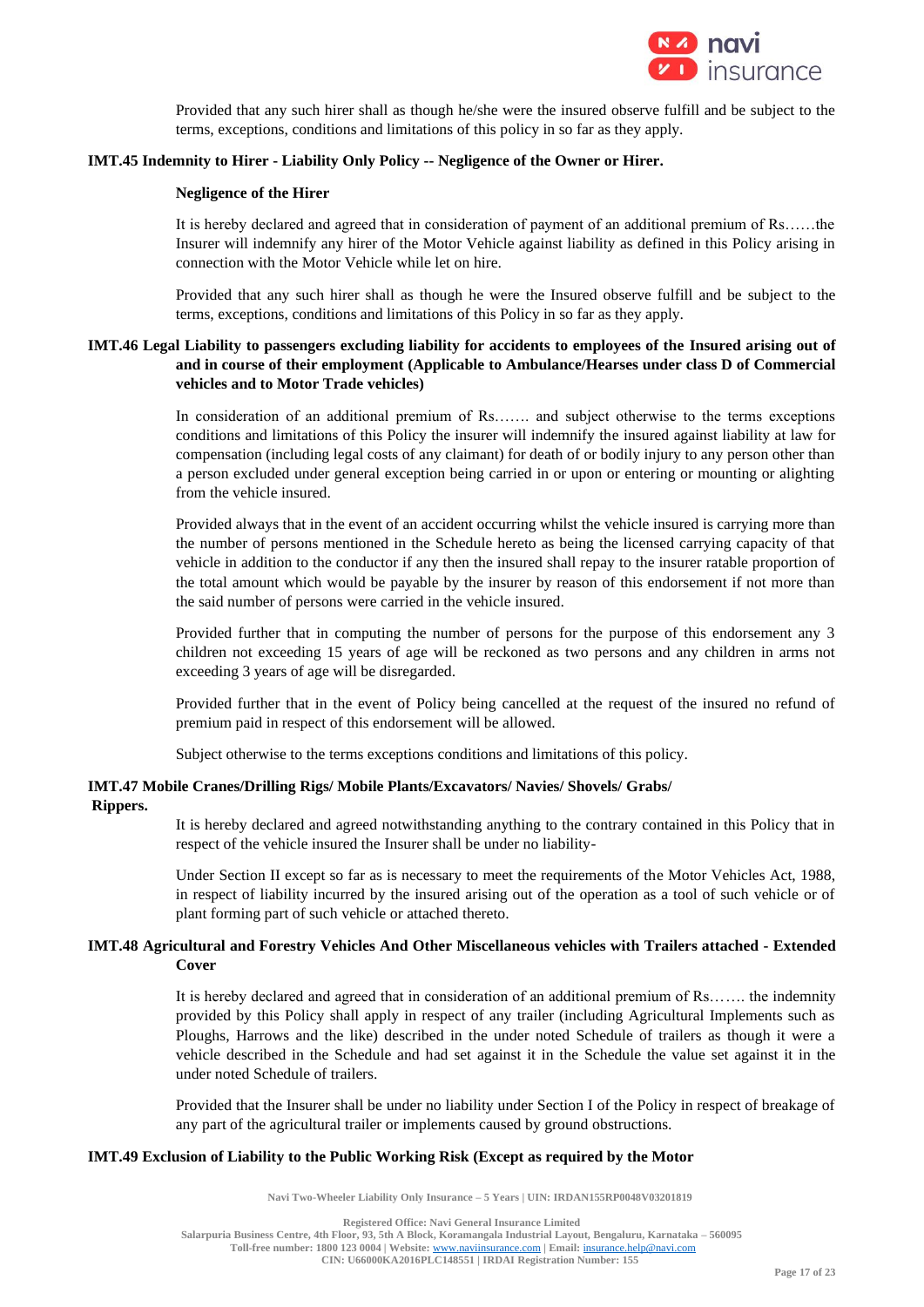

### **Vehicle Act, 1988)**

It is hereby declared and agreed that except so far as is necessary to meet the requirements of the Motor Vehicles Act, 1988, the Insurer shall be under no liability under Section II of this Policy in respect of liability incurred by the Insured arising out of the operation as a tool of the Motor Vehicle or of plant forming part of the Motor Vehicle or attached thereto.

### **IMT.50 Cinema Film Recording and Publicity Vans**

It is hereby understood and agreed that notwithstanding anything to the contrary contained in this Policy, the insurer shall be under no liability in respect of loss or damage to cinematic photographic or sound equipment costumes or any other technical property fixtures and fittings on the Motor Vehicle, unless they are firmly and permanently fixed to the body of the vehicle and are not detachable from time to time.

### **IMT.51 Mobile Shops /Canteens and Mobile Surgeries/ Dispensaries**

It is hereby understood and agreed that notwithstanding anything to the contrary contained in this Policy the insurer shall be under no liability in respect of

- **(a)** death of or bodily injury to or illness of any person caused by or through or in connection with or arising from
	- **(i)** poisoning of any kind or foreign or deleterious matter in food or drink
	- **(ii)** anything harmful in the condition of any goods supplied at or from the motor vehicle or the defective condition of the container of such goods
	- **(iii)** anything harmful in the condition of any goods supplied at or from the motor vehicle or defective in any treatment given at or from the motor vehicle

# **IMT. 52 Exclusion of damage while in use as a Tool of Trade**

It is hereby declared and agreed that except so far as is necessary to meet the requirements of the Motor Vehicles Act, 1988 the insurer shall be under no liability under Section II of this Policy in respect of liability incurred by the insured arising out of the operation as a tool of the motor vehicle or of plant forming part of the vehicle insured or attached thereto.

### **IMT.53 Specified Attachments (Special Type Vehicles)**

It is hereby declared and agreed that while any attachment in the under noted "Schedule of attachments" is attached to the Motor Vehicle or is detached and out of use the indemnity provided by this Policy shall apply in respect of any such attachment as though it were the Motor Vehicle and had set against it in the Schedule the value set against it in the under noted "Schedule of Attachments"**.**

# **IMT.54 Mobile Plant-Inclusion of Liability to the Public Working Risk Where Tool of Trade is used only for work performed in or upon the Vehicle or Trailer.**

It is hereby declared and agreed that except so far as is necessary to meet the requirements of the Motor Vehicles Act, 1988, the Insurer shall be under no liability under Section II of this Policy in respect of liability arising out of: -

- **(a)** the explosion of any vessel under pressure being part of plant attached to or forming part of the Motor Vehicle.
- **(b)** the operation other than in or upon the Motor Vehicle forming part of or attached to
- **(c)** the Motor Vehicle.

#### **IMT.55 Mobile Plant - Inclusion of Liability to the Public Working Risk**

It is hereby understood and agreed that notwithstanding anything to the contrary contained in this Policy the insurer shall be under no liability under Section II in respect of

**Navi Two-Wheeler Liability Only Insurance – 5 Years | UIN: IRDAN155RP0048V03201819**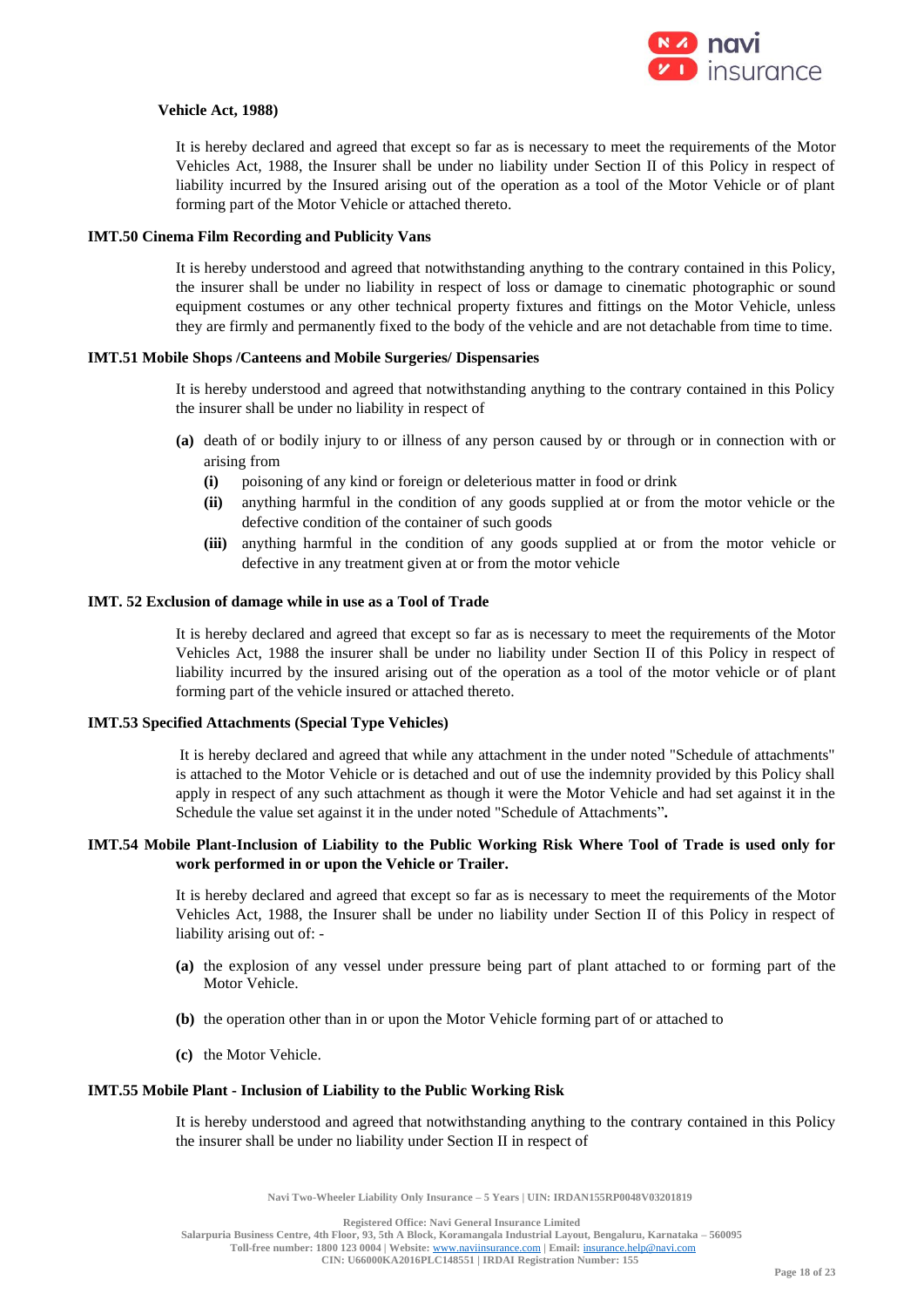

**(a)** death injury or damage caused by or resulting from

- i. subsidence flooding or water pollution.
- ii. damage to pipes or cables arising out of the operation as a tool of the vehicle insured or of any plant forming part of vehicle insured or attached thereto.
- **(b)** damage to property resulting from the manufacture construction alteration repair or treatment of such property by the insured.
- **(c)** death injury or damage caused by or through property on which the insured has carried out any process of manufacture, construction alteration or repair or treatment.

It is further understood and agreed that except so far as is necessary to meet the requirements of the Motor Vehicles Act 1988, the insurer shall be under no liability under Section II of this Policy in respect of liability incurred by the insured arising out of the explosion of any vessel under pressure being part of plant attached to or forming part of the vehicle insured.

# **Grievance Redressal Procedure:**

At Navi General Insurance, we want your relationship with insurance to soar beyond what you've experienced yet. To understand, appreciate, and enjoy insurance—we're here for you. However, if you aren't satisfied—please feel free to connect with us on the following channels.

- **a.** Call us on our Toll Free **1800 123 0004** for any queries that you may have!
- **b.** Email your queries to [insurance.help@navi.com.](mailto:insurance.help@navi.com)
- **c.** For Senior Citizens, we have a special cell and our Senior Citizen Customers can email us at [seniorcare@navi.com](mailto:seniorcare@navi.com) for priority resolution.
- d. Visit our websit[e www.naviinsurance.com](http://www.naviinsurance.com/) to register your policy related requests.
- **e.** Please walk into any of our branches or partner locations
- **f.** You can also dispatch your letters to us at: Navi General Insurance Limited Salarpuria Business Centre, 4th Floor, 93, 5th A Block, Koramangala Industrial Layout, Bengaluru, Karnataka – 560095

We request you to please mention your complete details: Full Name, Policy Number and Contact Details in all your communications, to enable our customer experience expert to connect with you and provide you with quickest possible solution.

We'll make sure to acknowledge your service request within 3 working days—and try and resolve it to your satisfaction within 15 working days. That's a promise!

#### **Escalation**

Level 1: While we attempt to give you best-in-class and prompt resolution for any concerns, sometimes it may not be perfect. If you feel that you weren't offered a perfect resolution, please feel free to share your feedback with our Manager Customer Experience team at Manager.CustomerExperience@navi.com

Level 2: If you still are not happy about the resolution provided, then you may please write to our Head Customer Experience and Grievance Redressal Officer at Head.CustomerExperience@navi.com. or contact GRO at 022- 40018100.

Level 3: If you are not happy with the resolution, you may approach IRDAI by calling on the Toll-Free no. 155255 (or) 1800 4254 732. You can also register an online complaint on the website http://igms.irda.gov.in.

If your concern remains unresolved till one month from the date of registering your complaint, you may please approach the Insurance Ombudsman for redressal. To know who your Insurance Ombudsman is, simply refer to the Ombudsman list overleaf.

Contact details of Insurance Ombudsman are available at our website [www.naviinsurance.com](http://www.naviinsurance.com/)

# OMBUDSMAN AND ADDRESSES: Refer the below link <http://ecoi.co.in/ombudsman.html>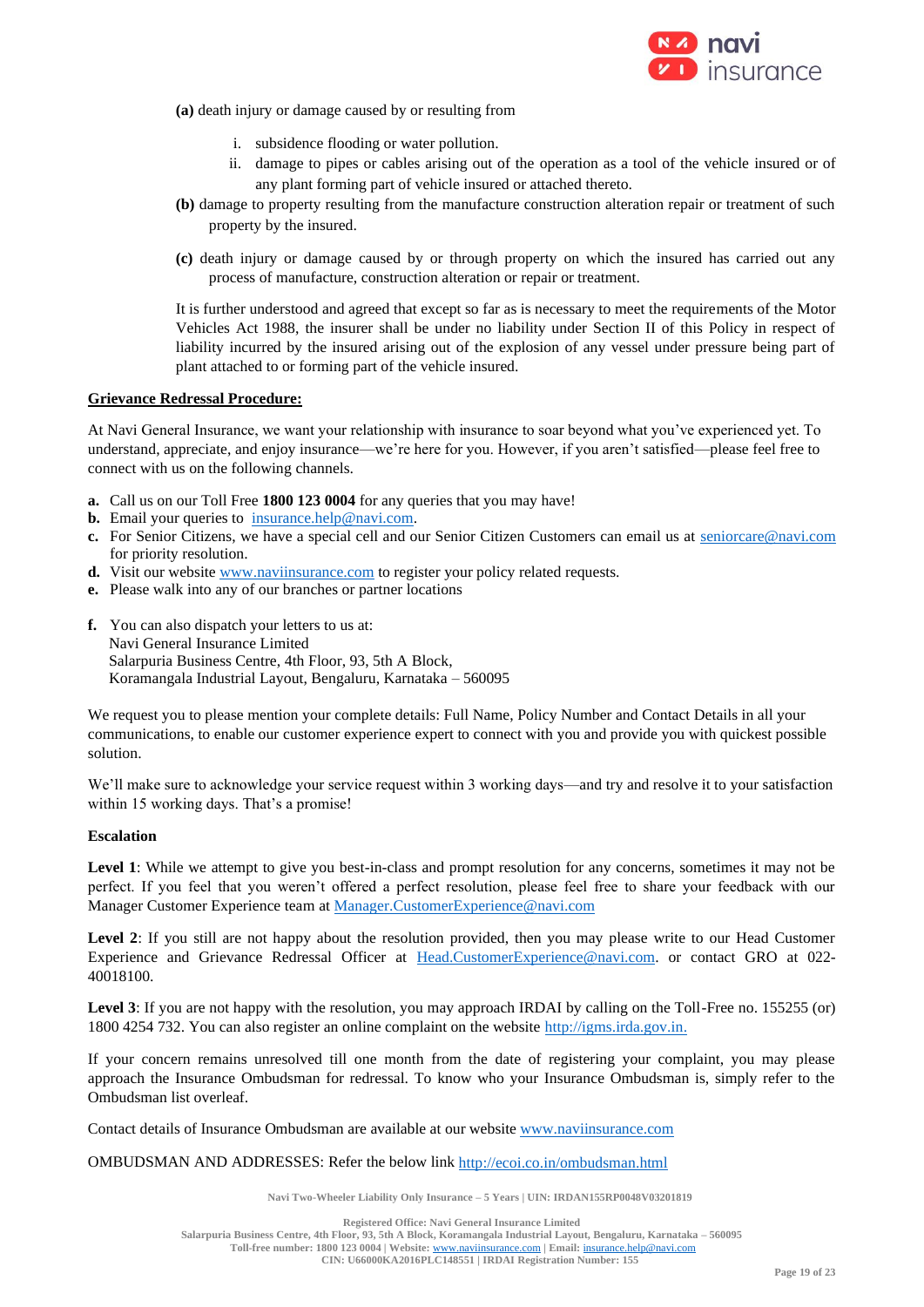

**Navi Two-Wheeler Liability Only Insurance – 5 Years | UIN: IRDAN155RP0048V03201819**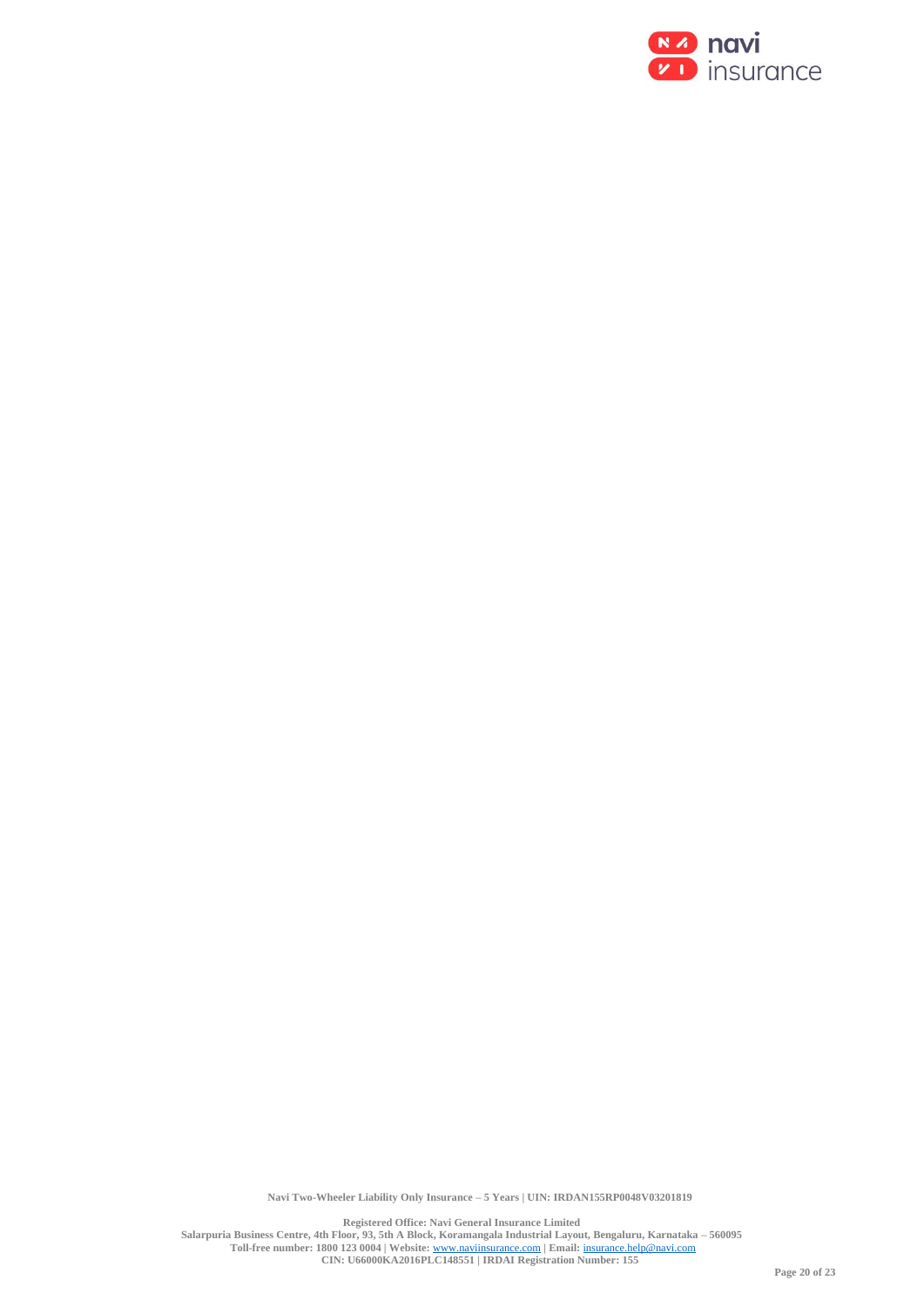

# **NAMES OF OMBUDSMAN AND ADDRESSES OF OMBUDSMAN CENTRES**

| S. No.           | <b>Contact Details</b>                                                                                                                                                                                                                                                        | <b>Jurisdiction of Office</b>                                                                                                      |
|------------------|-------------------------------------------------------------------------------------------------------------------------------------------------------------------------------------------------------------------------------------------------------------------------------|------------------------------------------------------------------------------------------------------------------------------------|
| 1.               | <b>AHMEDABAD</b><br>Office of the Insurance Ombudsman,<br>Jeevan Prakash Building, 6th Floor,<br>Tilak Marg, Relief Road,<br>Ahmedabad - 380 001.<br>Tel.: 079 - 25501201/02/05/06<br>Email: bimalokpal.ahmedabad@ecoi.co.in                                                  | State of Gujarat and Union Territories of<br>Dadra & Nagar Haveli and Daman and Diu                                                |
| 2.               | <b>BENGALURU</b><br>Office of the Insurance Ombudsman,<br>Jeevan Soudha Building,<br>PID No. 57-27-N-19,<br>Ground Floor, 19/19, 24th Main Road,<br>JP Nagar, 1st Phase,<br>Bengaluru - 560 078.<br>Tel.: 080 - 26652048 / 26652049<br>Email: bimalokpal.bengaluru@ecoi.co.in | Karnataka                                                                                                                          |
| 3.               | <b>BHOPAL</b><br>Office of the Insurance Ombudsman,<br>Janak Vihar Complex, 2nd Floor,<br>6, Malviya Nagar, Opp. Airtel Office,<br>Near New Market, Bhopal - 462 003.<br>Tel.: 0755 - 2769201 / 2769202<br>Fax: 0755 - 2769203<br>Email: bimalokpal.bhopal@ecoi.co.in         | States of Madhya Pradesh and Chattisgarh                                                                                           |
| $\overline{4}$ . | <b>BHUBANESHWAR</b><br>Officeof the Insurance Ombudsman,<br>62, Forest Park, Bhubneshwar - 751 009.<br>Tel.: 0674 - 2596461 / 2596455<br>Fax: 0674 - 2596429<br>Email: bimalokpal.bhubaneswar@ecoi.co.in                                                                      | State of Orissa                                                                                                                    |
| 5.               | <b>CHANDIGARH</b><br>Office of the Insurance Ombudsman,<br>S.C.O. No. 101, 102 & 103, 2nd Floor,<br>Batra Building, Sector 17 - D,<br>Chandigarh - 160 017.<br>Tel.: 0172 - 2706196 / 2706468<br>Fax: 0172 - 2708274<br>Email: bimalokpal.chandigarh@ecoi.co.in               | States of Punjab, Haryana, Himachal Pradesh,<br>Jammu & Kashmir and Union territory of<br>Chandigarh                               |
| 6.               | <b>CHENNAI</b><br>Office of the Insurance Ombudsman,<br>Fatima Akhtar Court, 4th Floor, 453,<br>Anna Salai, Teynampet,<br>Chennai - 600 018.<br>Tel.: 044 - 24333668 / 24335284<br>Fax: 044 - 24333664<br>Email: bimalokpal.chennai@ecoi.co.in                                | State of Tamil Nadu and Union Territories - Pondicherry<br>Town and Karaikal (which are part of Union Territory of<br>Pondicherry) |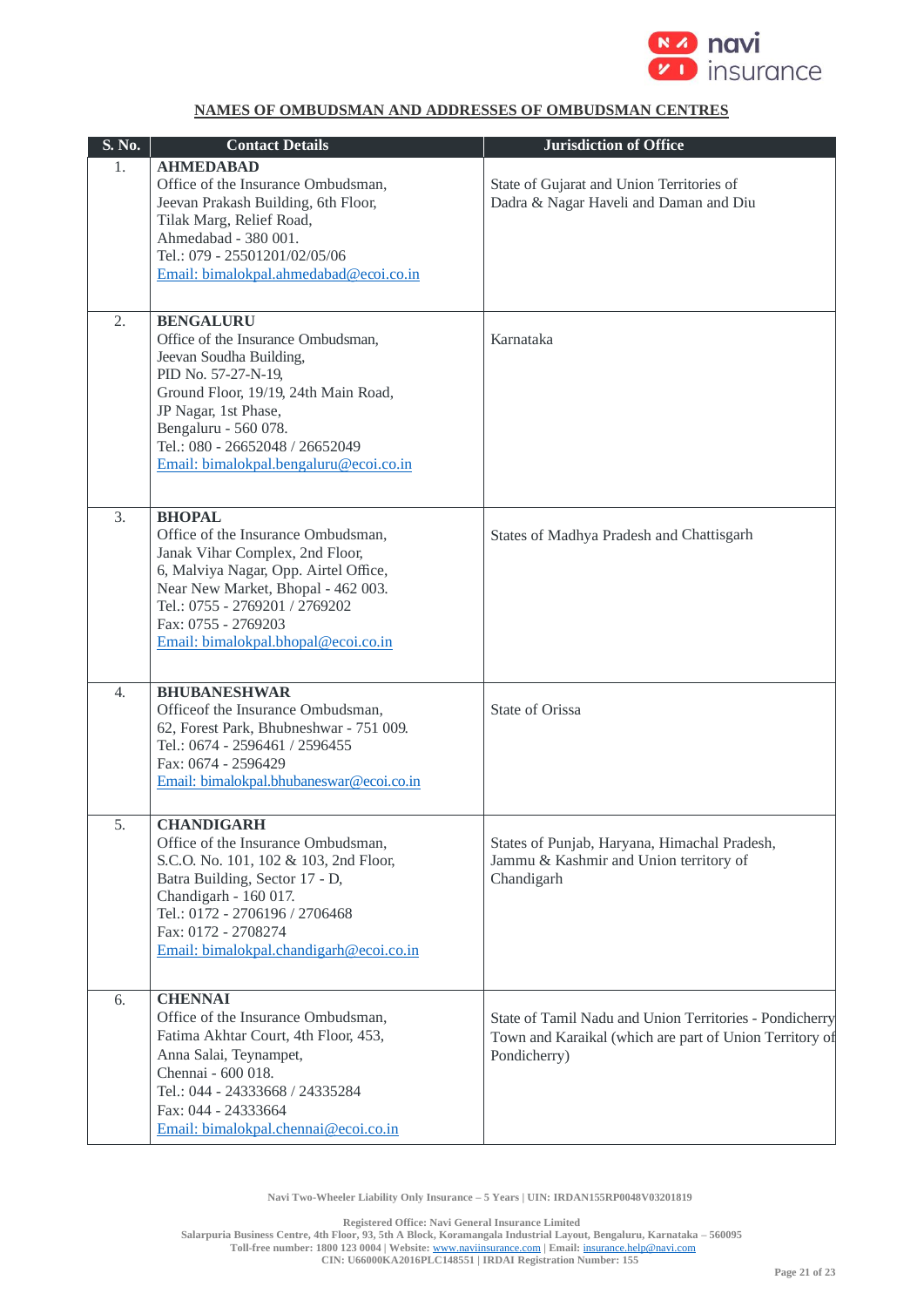

| 7.  | <b>DELHI</b><br>Office of the Insurance Ombudsman,<br>2/2 A, Universal Insurance Building,<br>Asaf Ali Road, New Delhi - 110 002.<br>Tel.: 011 - 23232481 / 23213504<br>Fax: 011 - 23230858<br>Email: bimalokpal.delhi@ecoi.co.in                                                           | <b>State of Delhi</b>                                                                                                 |
|-----|---------------------------------------------------------------------------------------------------------------------------------------------------------------------------------------------------------------------------------------------------------------------------------------------|-----------------------------------------------------------------------------------------------------------------------|
| 8.  | <b>GUWAHATI</b><br>Office of the Insurance Ombudsman,<br>Jeevan Nivesh, 5th Floor,<br>Nr. Panbazar Over Bridge, S.S. Road,<br>Guwahati - 781001 (ASSAM).<br>Tel.: 0361 - 2132204 / 2132205<br>Fax: 0361 - 2732937<br>Email: bimalokpal.guwahati@ecoi.co.in                                  | States of Assam, Meghalaya, Manipur, Mizoram,<br>Arunachal Pradesh, Nagaland and Tripura                              |
| 9.  | <b>HYDERABAD</b><br>Office of the Insurance Ombudsman,<br>6-2-46, 1st floor, "Moin Court",<br>Lane Opp. Saleem Function Palace,<br>A. C. Guards, Lakdi-Ka-Pool,<br>Hyderabad - 500 004.<br>Tel.: 040 - 65504123 / 23312122<br>Fax: 040 - 23376599<br>Email: bimalokpal.hyderabad@ecoi.co.in | States of Andhra Pradesh, Telangana and Union<br>Territory of Yanam - a part of the Union Territory of<br>Pondicherry |
| 10. | <b>JAIPUR</b><br>Office of the Insurance Ombudsman,<br>Jeevan Nidhi - II Bldg., Gr. Floor,<br>Bhawani Singh Marg, Jaipur - 302 005.<br>Tel.: 0141 - 2740363<br>Email: bimalokpal.jaipur@ecoi.co.in                                                                                          | State of Rajasthan                                                                                                    |
| 11. | <b>ERNAKULAM</b><br>Office of the Insurance Ombudsman,<br>2nd Floor, Pulinat Bldg.,<br>Opp. Cochin Shipyard, M. G. Road,<br>Ernakulam - 682 015.<br>Tel.: 0484 - 2358759 / 2359338<br>Fax: 0484 - 2359336<br>Email: bimalokpal.ernakulam@ecoi.co.in                                         | Kerala, Lakshadweep, Mahe-a part of Pondicherry                                                                       |
| 12. | <b>KOLKATA</b><br>Office of the Insurance Ombudsman,<br>Hindustan Bldg. Annexe, 4th Floor,<br>4, C.R. Avenue, Kolkata - 700 072.<br>Tel.: 033 - 22124339 / 22124340<br>Fax: 033 - 22124341<br>Email: bimalokpal.kolkata@ecoi.co.in                                                          | States of West Bengal, Sikkim and Union Territories of<br>Andaman and Nicobar Islands                                 |